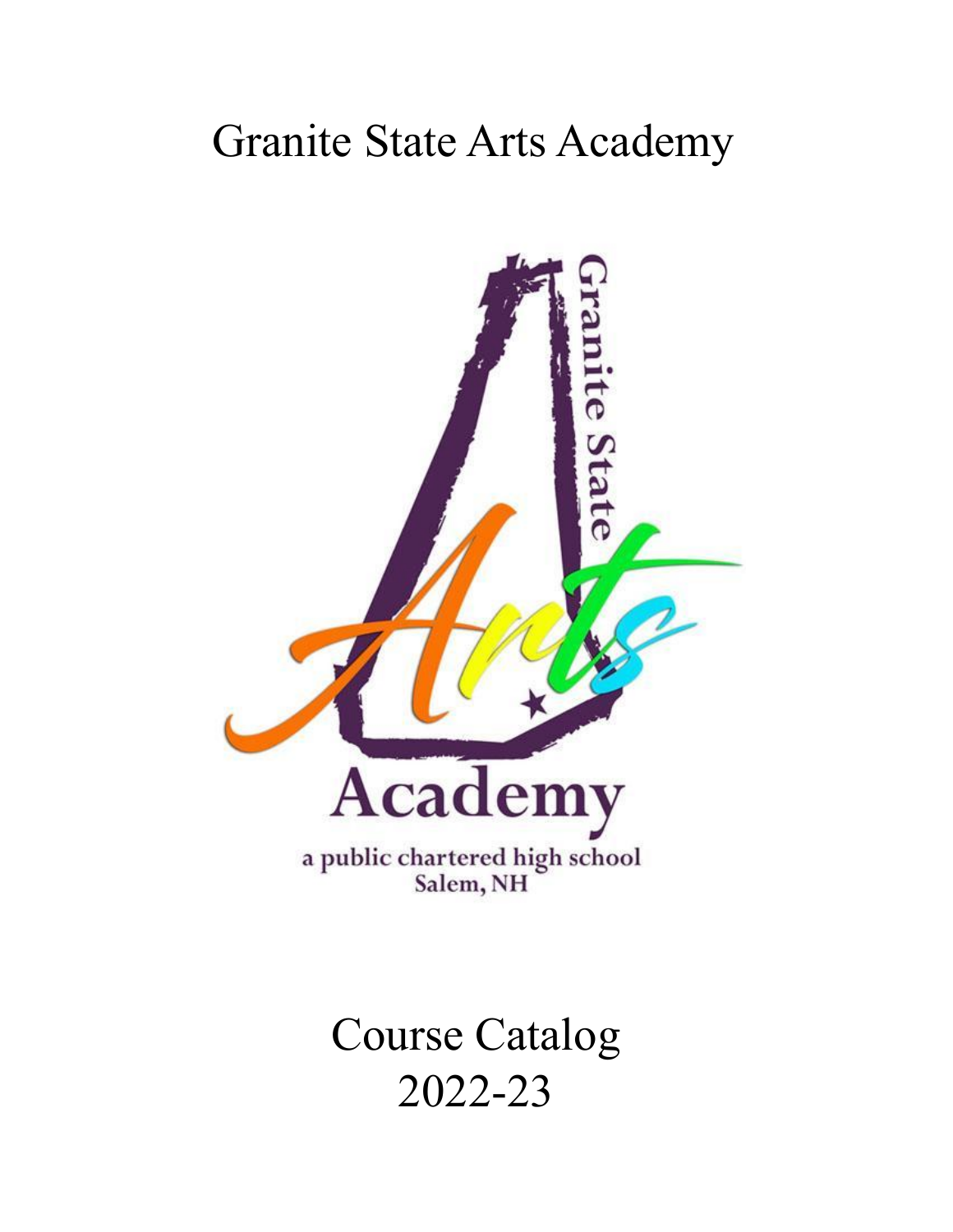# **Table of Contents:**

| <b>Dance</b>                     | $\overline{\mathbf{4}}$ |
|----------------------------------|-------------------------|
| English                          | 6                       |
| <b>World Language</b>            | 10                      |
| <b>Health/Physical Education</b> | 11                      |
| <b>Mathematics</b>               | 12                      |
| <b>Music Department</b>          | 13                      |
| <b>Science</b>                   | 16                      |
| <b>Social Studies</b>            | 17                      |
| <b>Theatre Arts</b>              | 20                      |
| <b>Visual Arts</b>               | 24                      |
| <b>Applied Arts</b>              | 26                      |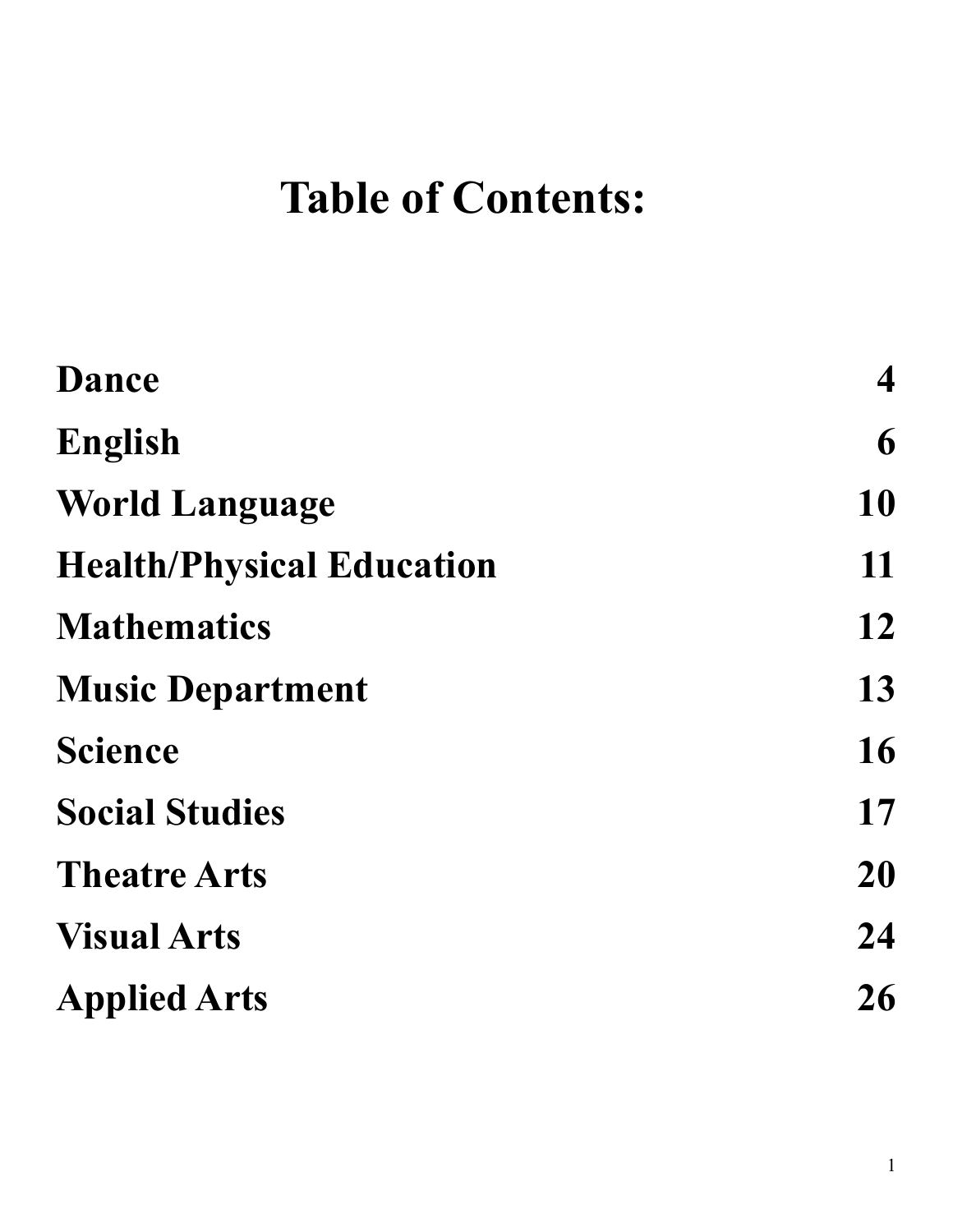## **GRANITE STATE ARTS ACADEMY (GSAA) GRADUATION REQUIREMENTS (voted by Board of Trustees, 10/11/16)**

To graduate from Granite State Arts Academy all students must earn passing grades and receive the following academic credit as listed:

A minimum of 26 High School Credits in the following areas

| Arts                            | 6.0 Credits  |
|---------------------------------|--------------|
| English / English Language Arts | 4.0 Credits  |
| Mathematics                     | 3.0 Credits  |
| <b>Social Studies</b>           | 3.0 Credits  |
| Science                         | 2.0 Credits  |
| Wellness                        | 1.5 Credits  |
| Electives <sup>*</sup>          | 6.5 Credits  |
| <b>Total</b>                    | 26.0 Credits |

**Note-** Students who intend to apply to college should consult in advance with Guidance on their course selections to ensure that the courses taken at GSAA meet the minimum requirements of a college's admission standards. There is a recommended chart at the end of this document.

• Even though it is not a graduation requirement, students are strongly encouraged to take at least one credit in World Languages before graduation for colleges that require it. Many selective colleges require a World Language to be taken to the third level of proficiency (e.g. Spanish III)

## **Other Information**

- Transfer students to GSAA in Grade 11 or Grade 12 must meet these above graduation requirements in combination with their previous school with the following exception for the GSAAArt requirement.
- A student who transfers into GSAA in grade 11, must take 3 Art Credits over their last two years. A student who transfers into GSAA in grade 12, must take 1 Art Credit before graduation.
- Students with parental permission may request to substitute a VLACS online course for a failed course to receive credit recovery. Permission must be granted by the Head of School for this. To receive this credit, a student must receive a passing grade in the VLACS Course and it must be completed by June 30 of the school year in which the VLACS course is taken. If the course was taken during the summer for credit recovery, it must be completed by October 1.
- A student who wishes to substitute a VLACS online course for something other than recovery must seek permission from the Head of School after consulting with Guidance.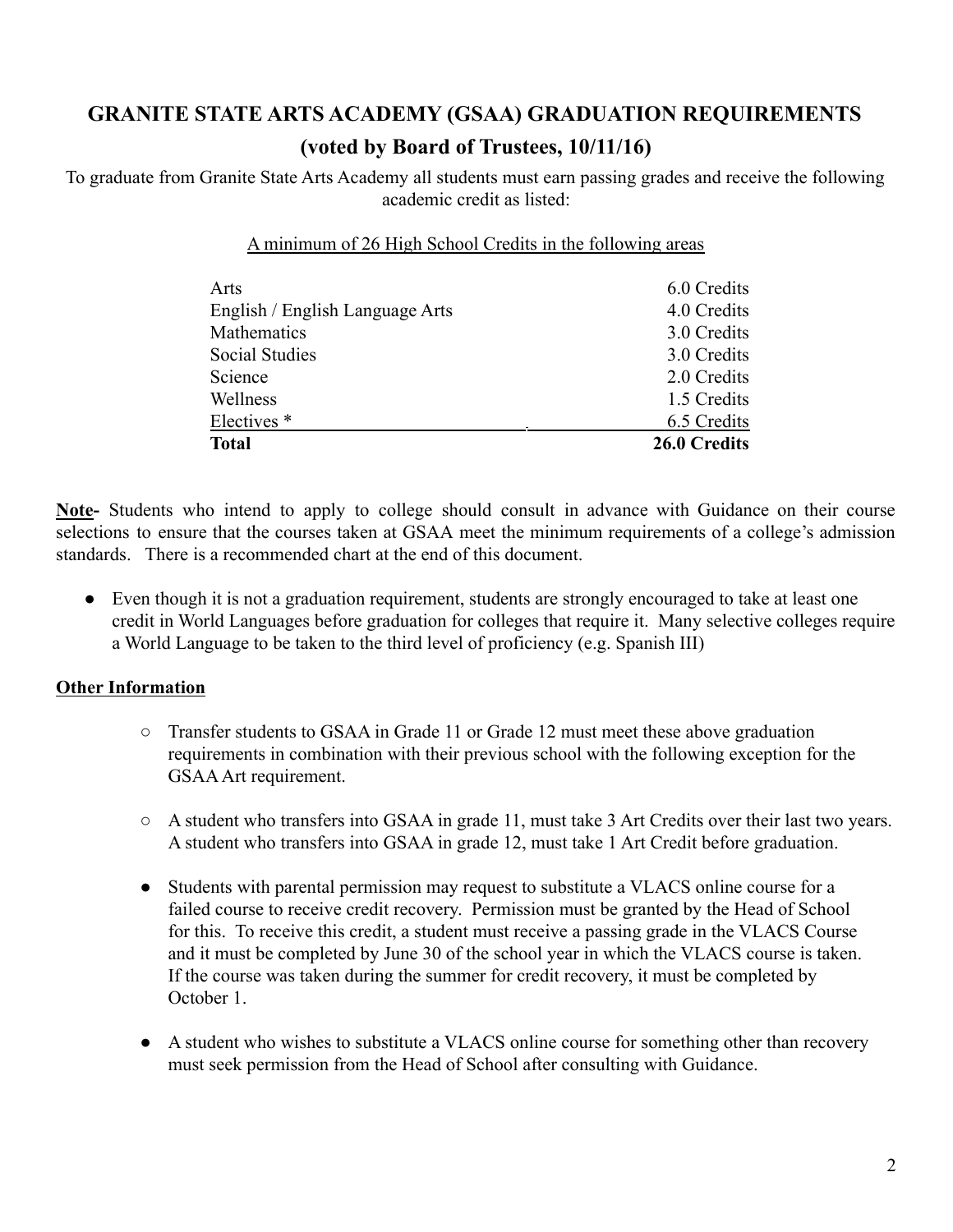## **Required student course load**

Unless there are extenuating circumstances as determined by the Head of School, each student is required to maintain the following to be considered a student at GSAA:

- A student must be actively present while attending GSAA. No part-time status is allowed. All students must be enrolled in 6 credits per academic year regardless of their credit total. Even students who have already met the graduation requirements. A student must take at least 3 credits per semester, but freshmen and sophomores should take 4 credits to achieve a total of 26 credits by their graduation date.
- The only exception to this rule pertains to students who are approved for Dual Enrollment at a college, university, or Community College. Dual Enrollment must be applied for in the semester preceding the intended enrollment semester.
- In grade 9-11, students must take 4 credits per semester (wherever possible).

## **Dual Enrollment**

At present, GSAA has articulation agreements with a number of schools of higher education which offers Dual Enrollment. GSAA will attempt to work this out on a case-by-case basis between students and schools of higher education. Permission for Dual Enrollment must be given by the Head of School after a discussion with parents, Guidance, and the school of higher education.

## **Early Graduation**

Unless there are extenuating circumstances students may not graduate until June of their senior year at GSAA. Permission for early graduation must be given by the Head of School with an extensive discussion between parents and Guidance and then approved by the Board of Trustees.

| Type of School                            | English | Soc. Studies | Mathematics | Science | World<br>Languages |
|-------------------------------------------|---------|--------------|-------------|---------|--------------------|
| 2-Year College                            | 4       |              |             |         | $1 - 2$            |
| 4-Year College                            | 4       |              | $3 - 4$     | $3 - 4$ | $2 - 4$            |
| <b>Highly Selective</b><br>4-Year College | 4       | 4            | $4 - 5$     | $4 - 5$ | $3 - 4$            |

Recommended Credits required for Schools of Higher Education\*

\*Please consult your specific school for college credit requirements. These credits vary with the intended area of specialization as well as the demands for each school.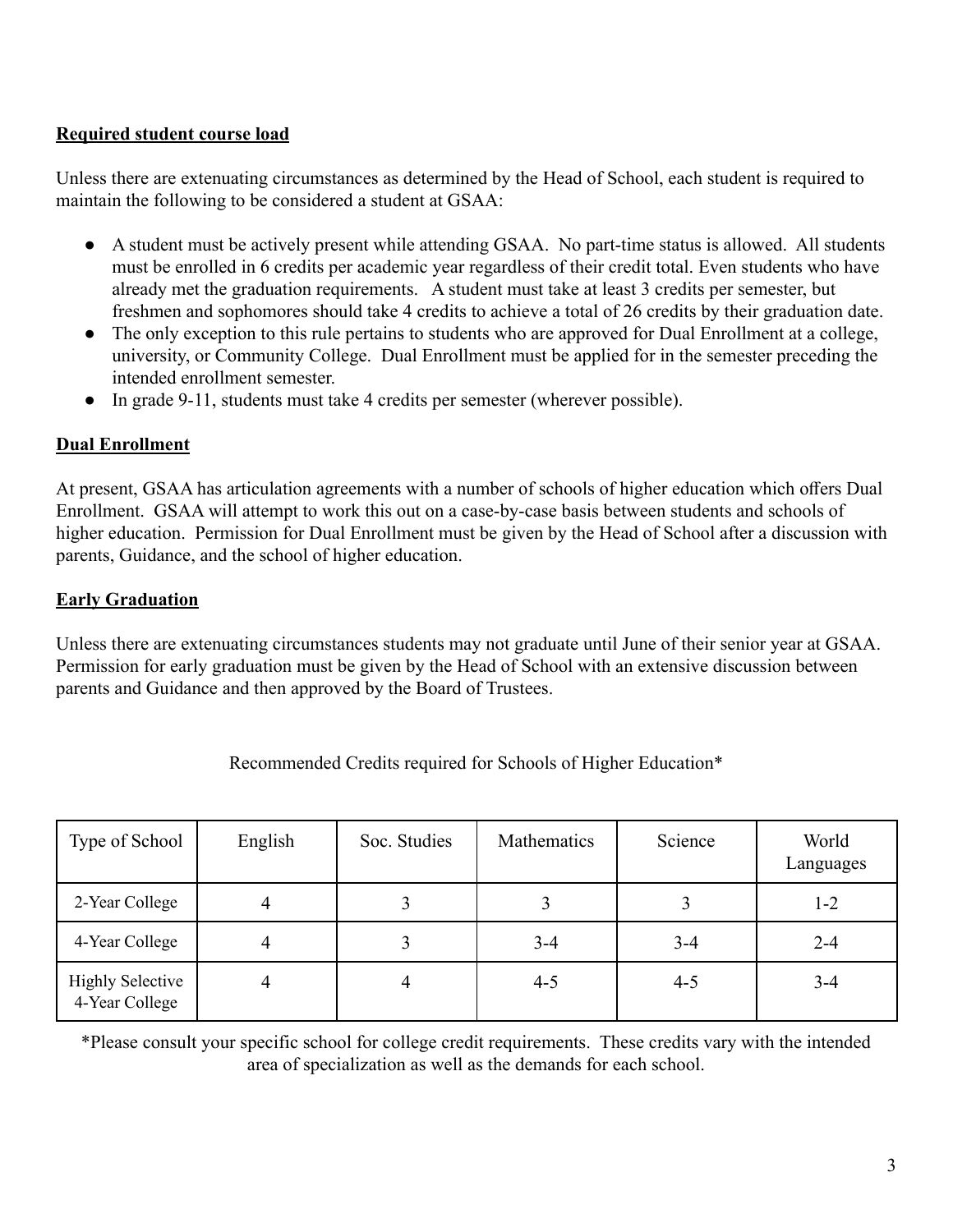## **Dance Level 1 Dance Courses**

## <span id="page-4-0"></span>**Introduction to Dance**

0.5 credit, (Art) *Prerequisites: None*

In this course, students learn the basics of Classical Ballet, Jazz and Modern dance. The students focus on and practice proper alignment, correct technical execution of steps learned and performance quality. Dance composition and improvisational movement are also introduced. Prior knowledge of dance is not a requirement. There is a dance showcase at the ending of the semester.

#### **Dance History**

1 credit, (Art), Not offered every year *Prerequisites: None*

Dance history is a course that will focus on the development of dance through the twenty-first century. Students will explore social dance, concert dance, and popular/contemporary dance forms through work that will allow them to connect, create, respond and perform. Through movement, video analysis, research, and writing, students will study the roles that dance, and movement have played in history as well as the impact of society and culture on dance through time. Students in this class will participate in a semester-ending dance performance.

#### **World Dance** 1 credit, (Art), Not offered every year *Prerequisites: None*

World dance is an introductory course designed to survey dances of selected cultures. The idea of what dance means to different cultures is studied and analyzed. Through movement experiences and lecture, students will gain the technique and understanding necessary to perform a selected cultural dance. Students will participate in a semester-ending dance performance.

## **Level 2 Dance Courses**

## **Intermediate Dance 1**

1 credit, (Art) *Prerequisites: Intro. to Dance or by permission from the instructor with a demonstration of prior experience.*

In Intermediate Dance 1 the students focus on improving their technique and performance quality in the disciplines of Classical Ballet, Jazz, and Modern dance. The students also learn about various concepts of dance composition and experiment with improvisational movement. Prior knowledge of dance is required. A dance showcase will be performed at the end of the semester.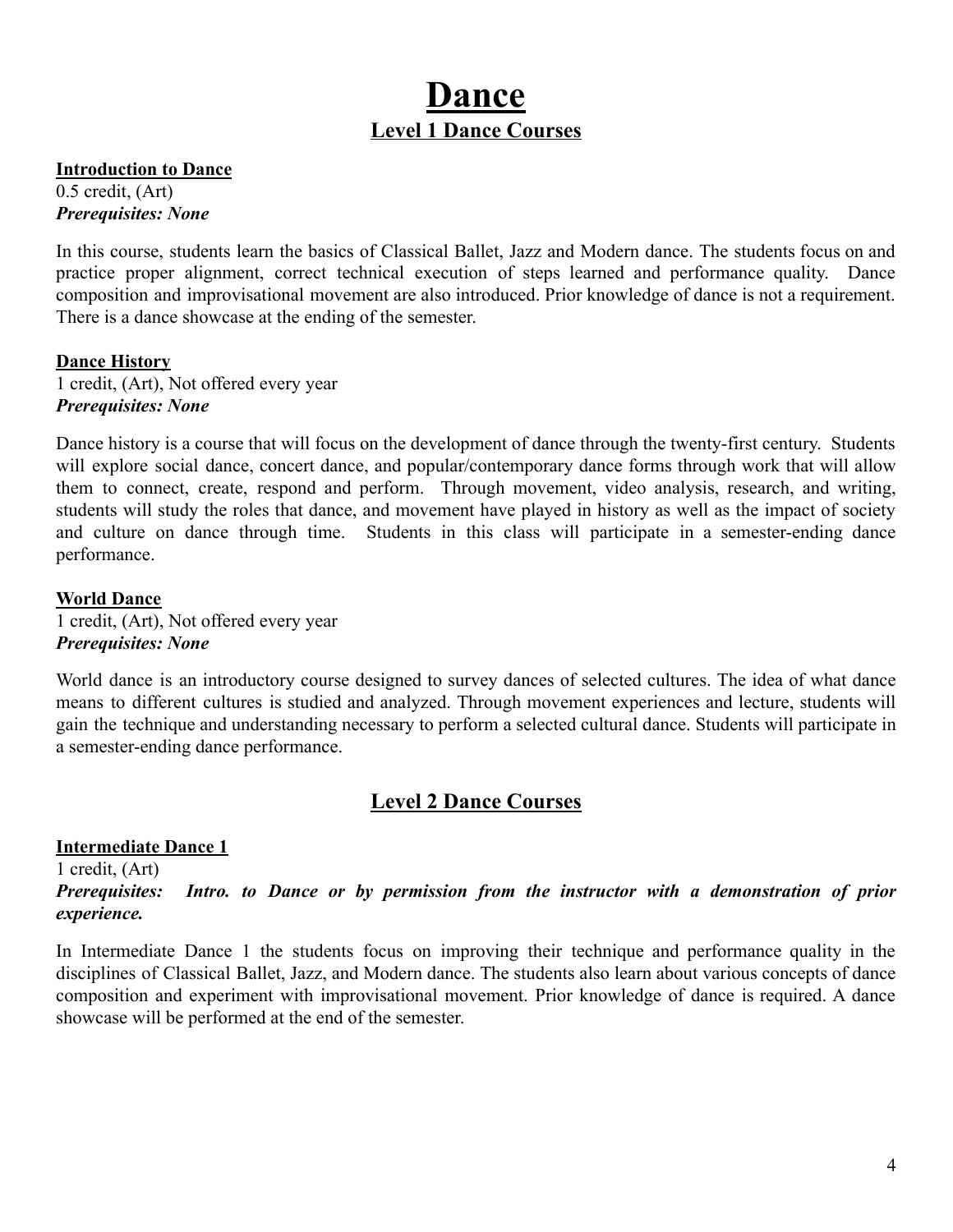## **Intermediate Dance 2**

## 1 credit, (Art) *Prerequisites: Intermediate Dance 1 or by permission from the instructor (with <sup>a</sup> demonstration of prior experience.)*

Intermediate Dance 2 is a continuation of skills learned in Intermediate Dance 1. In this class, the students focus on improving their technique and performance quality in the disciplines of Classical Ballet, Jazz, and Modern dance. The students also learn about various concepts of dance composition and experiment with improvisational movement. As a part of this class, the students choreograph a collaborative dance piece to be performed in the dance showcase at the end of the semester.

## **Dance Technique** 0.5 credit, (Art)

## *Prerequisites: Intro. to Dance*

The focus of this class is to build a strong technical foundation in classical ballet, jazz and modern dance. The emphasis will be on proper alignment, building strength throughout the entire body and working towards developing greater flexibility. The students will be required to perform one dance piece in the showcase at the end of the semester.

## **Level 3 Dance Courses**

#### **Advanced Dance 1** 1 credit, (Art) *Prerequisites: Intermediate Dance 2*

This class focuses on developing the strength and flexibility needed to perform more complex dance movements in the disciplines of Ballet, Jazz and Modern dance. A more in-depth study of dance composition and improvisational movement is included. A dance showcase is performed at the end of the semester.

## **Advanced Dance 2**

## 1 credit, (Art) *Prerequisites: Advanced Dance 1*

Advanced Dance 2 is a continuation of skills learned in Advanced Dance 1. This class focuses on developingthe strength and flexibility needed to perform more complex dance movements in the disciplines of Ballet, Jazz and Modern dance. A more in-depth study of dance composition and improvisational movement is included. Each student in this class demonstrates their skills and knowledge learned by being the lead choreographer for a dance piece that will be performed in the dance showcase at the end of the semester.

## **Advanced Dance 3**

1 credit, (Art) *Prerequisites: Advanced Dance 2*

Advanced Dance 3 is a continuation of skills learned in Advanced Dance 2. This class focuses on developing the strength and flexibility needed to perform more complex dance movements in the disciplines of Ballet, Jazz and Modern dance. There is a focus on performance quality and artistic expression. A more in-depth study of dance composition and improvisational movement is included. Dancers will perform and showcase their student-choreographed pieces in a performance for the school. There will also be an end of semester dance performance.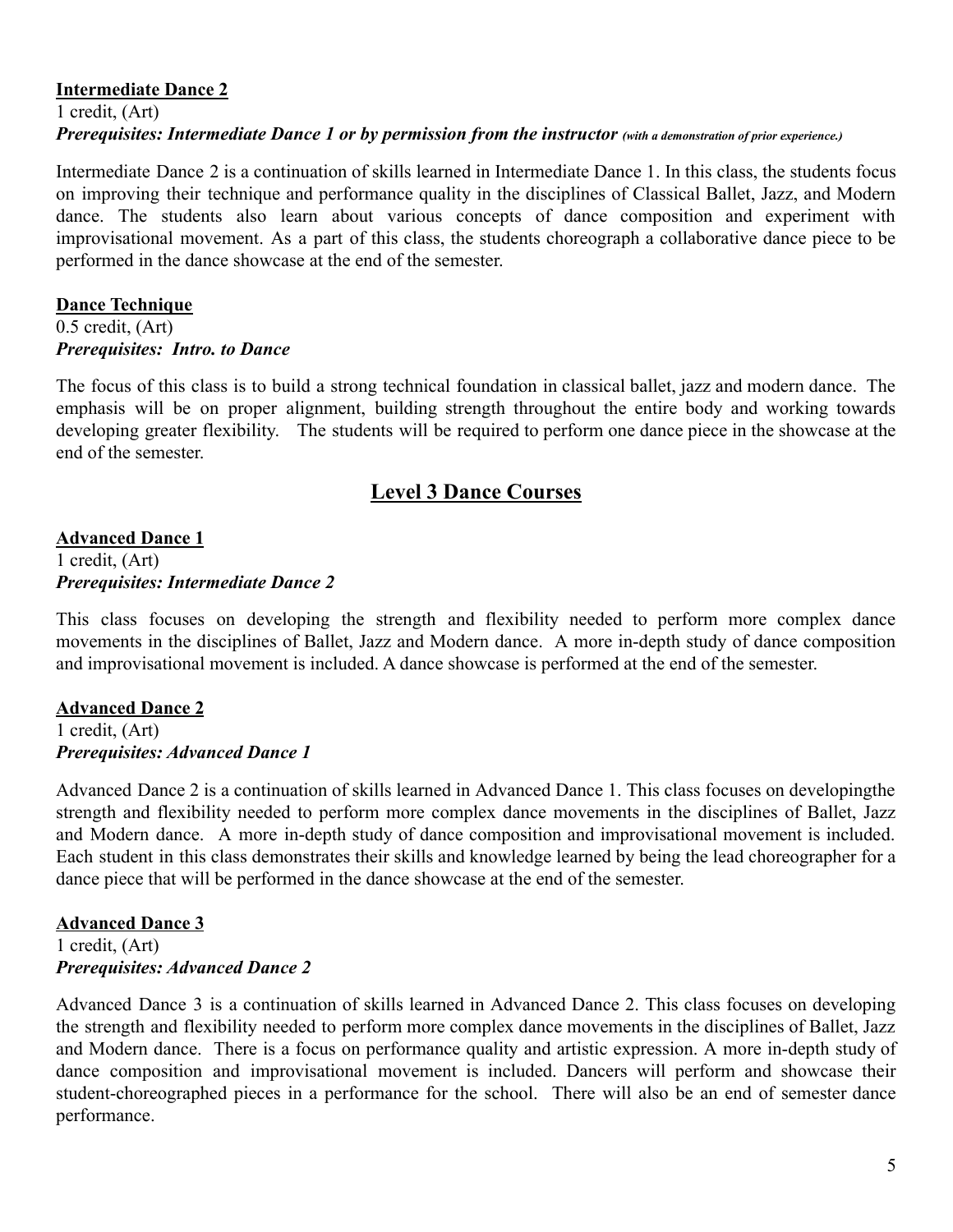#### **Dance Composition**

1 credit, (Art), Not offered every year *Prerequisites: Intermediate Dance 2*

Dance Composition is an exploration of movement and an in depth study of the art of making dances. In this class the students will focus on applying the four basic elements of dance(space, shape, time and energy) to create choreography. Students participating in this class will choreograph a dance piece for the end of the semester showcase.

#### **Dance Pedagogy**

1 credit, (Art), Not offered every year *Prerequisites: Intermediate Dance 2*

Dance Pedagogy is a class designed to give students the applied knowledge needed to teach dance to young children through adults. Included in the curriculum is an overview of basic anatomy and injury prevention. Students learn how

<span id="page-6-0"></span>to develop and present all of the aspects of a dance class. The focus will be on learning to teach Creative Movement, Classical Ballet, Jazz, and Modern Dance.

# **English**

## **English NH State Requirements**

Grade 9- English 9 (1 Credit)  $\sim$  Grade 10-English 10 (1 Credit) Grade 11-English 11 (1 Credit)  $\sim$  Grade 12-English 12 (1 Credit)

## **English-9**

1 credit, English, required *Prerequisites: English 8*

English 9 focuses on a survey of all genres of literature. Students will be expected to approach all in and out of class readings with a critical mind and a willingness to respond in class discussions as well as in written form. There will be a wealth of writing opportunities that will build upon skills from past English classes as well as the acquiring of new skills. Class readings are constructed around a balance of fiction and non-fiction. Homework and independent reading is to be expected. Students need to also be prepared to read, *Macbeth* by William Shakespeare. Expected class novels will possibly be: *The Book Thief* by Markus Zusak and *I Am Malala*.

#### **English-10** 1 credit, English, required *Prerequisites: English 9*

This course introduces students to more advanced writing and communication skills, using American and International literature as the medium for analysis. Students explore a variety of historical nonfiction and fiction texts, with a major comparative literary project assigned at the midway point. Students also read, respond to, and create several genres during their studies, including drama, poetry, creative nonfiction, and fiction. Writing projects include analytical, argumentative and persuasive essays, as well as creative writing. Arts integration of this course includes theatrical dramatic readings and analysis of major themes in the texts through visual art.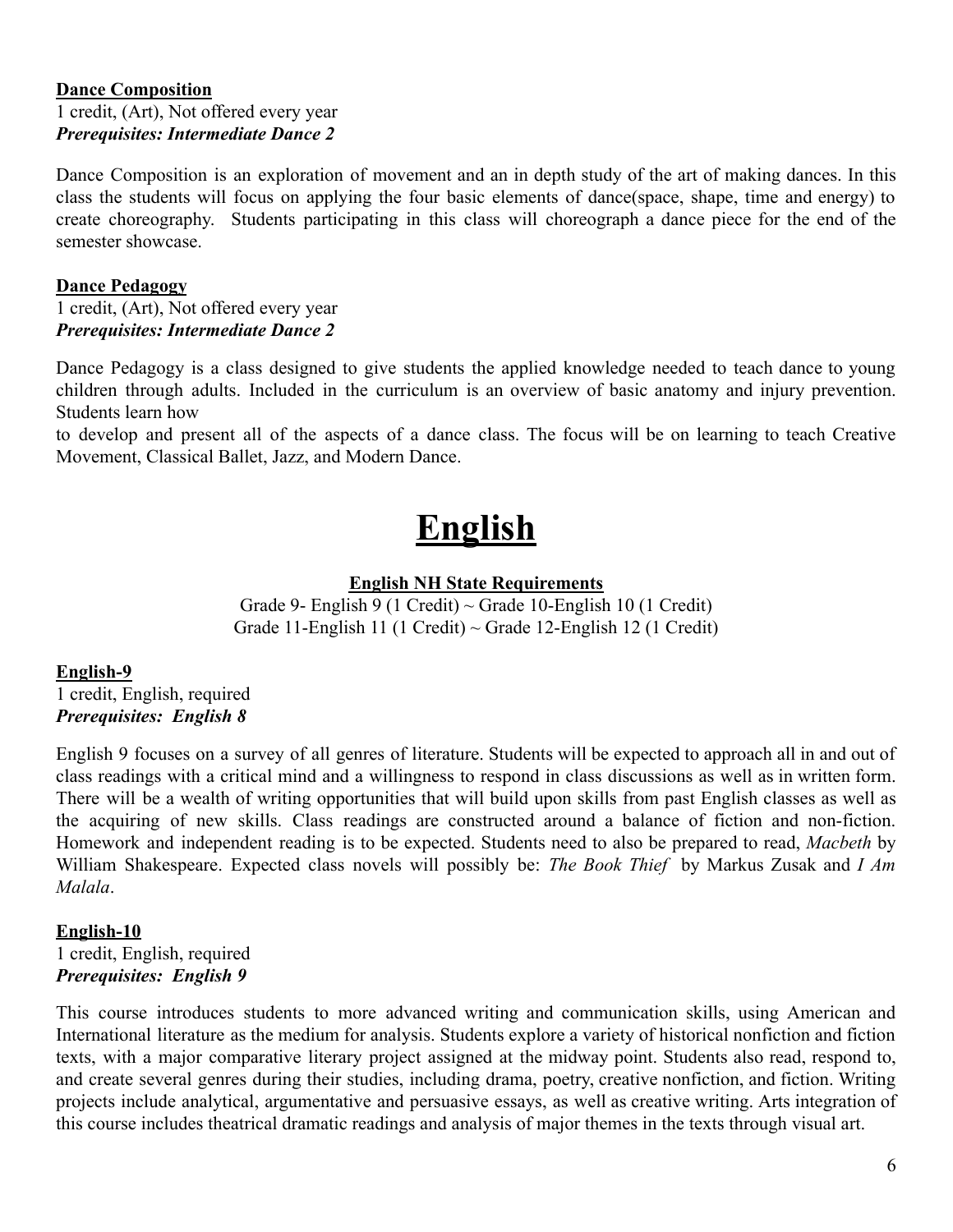## **Honors English-10**

#### *Prerequisites:* English 9, teacher recommendation for Honors level

This course expands on the texts analyzed in English 10, challenging students to evaluate the assigned reading through multiple critical perspectives, as well as compare the text to real historical events and cultural movements in order to come to a more full understanding of the author's purpose. Students explore a variety of historical nonfiction and fiction texts, with a major comparative literary project assigned at the midway point. Students will also read and respond to extension texts to explore important themes across genres. Writing projects include analytical, argumentative and persuasive essays, as well as creative writing. Arts integration of this course includes theatrical dramatic readings and analysis of major themes in the texts through visual art.

#### **English 11** 1 credit, English, required *Prerequisites: English 10*

English 11 will have a strong focus on great works of American Literature as well as important United States documents. Students will be expected to approach said literature with a critical mind and a willingness to respond in class discussions as well as in written form. There will be a wealth of writing and research opportunities that will build upon skills from past English classes as well as the acquiring of new skills. Class readings are constructed around a balance of fiction and non-fiction. Homework and independent reading is to be expected. Some authors that will be featured are: Edgar Allan Poe, Nathaniel Hawthorne, Jonathan Edwards, William Faulkner, Shirley Jackson, and Emily Dickinson. Possible class novels: *The Great Gatsby* by F. Scott Fitzgerald, *Fahrenheit 451* by Ray Bradbury, The *Color Purple* by Alice Walker, and *the Autobiography of Martin Luther King Jr*. Students in English 11 also read *The Crucible* by Arthur Miller.

## **Honors English 11**

*Prerequisite* Honors English 10 or English 10 and teacher recommendation

This class includes both literature and writing components. Students will expand their writing skills, to improve vocabulary and communication competency in critical analysis. Students will also demonstrate an understanding of appropriate Standard English conventions including the role of the audience, tone, and purpose. Reading selections include poetry, essays, plays, short stories, and several novels. Writing assignments include a fully documented research paper and the elements of literary criticism. As this is an honors course, it will move at an accelerated pace, and students are expected to have the organizational skills to keep up with the rigorous course load. As such this class requires a year-long commitment by the student. Students enrolled in Honors English 11 will have the ability to read a variety of fictional and non-fictional works accurately and have a willingness to engage in intelligent discussion, involving active listening and constructive speaking. Students in this class need to have the desire to learn more than the obvious or superficial and the personal and social responsibility to keep up with the individual workload and to contribute meaningfully to group efforts.

This course concentrates on reading, writing, and speaking, and as such students need the willingness to accept criticism from both teachers and peers as well as a strong command of language or the willingness to work hard to achieve such skills.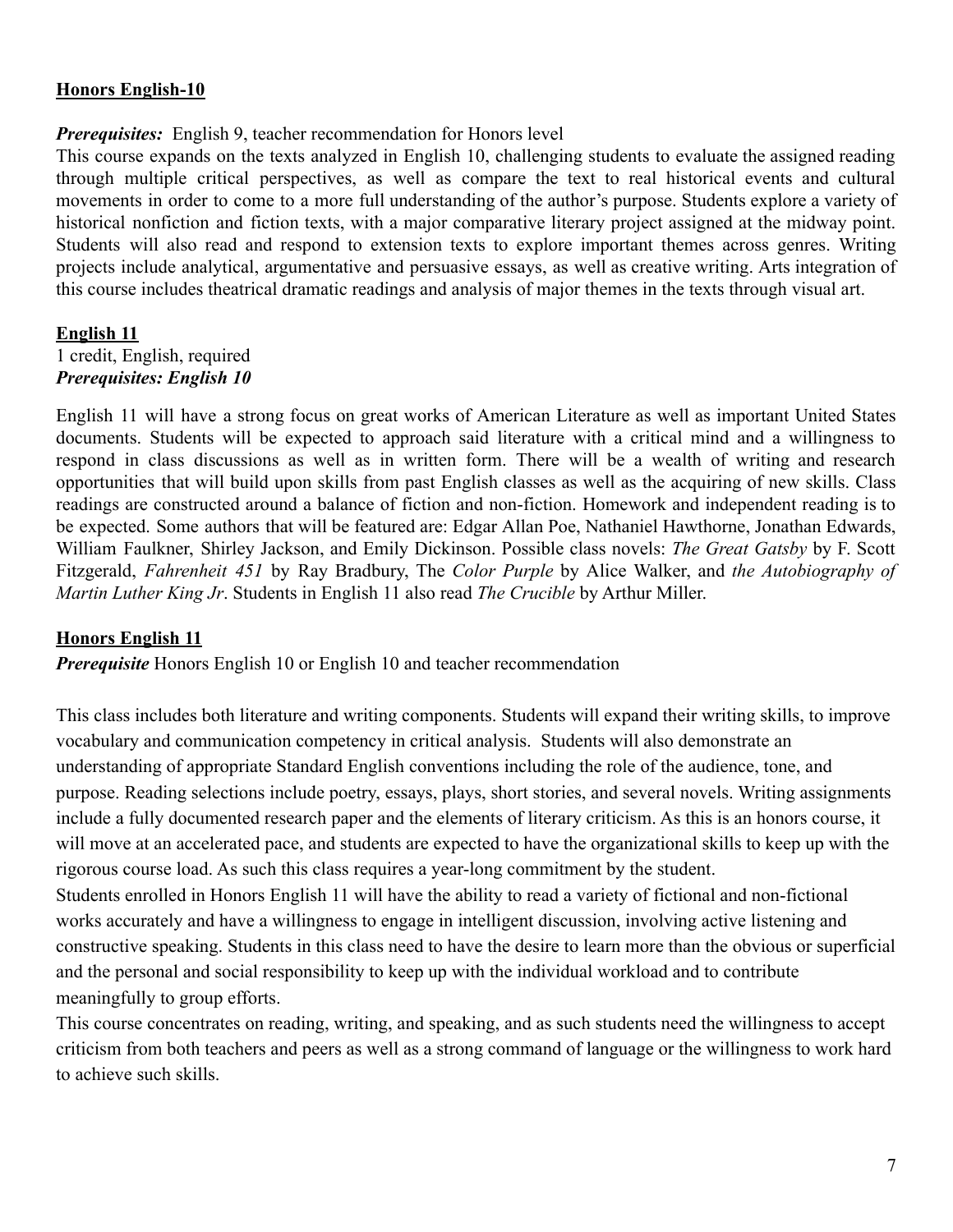## **English 12** 1 credit, English, required *Prerequisites: English 11*

English 12 will have a strong focus on great works of literature. Students will be expected to approach said literature with a critical mind and a willingness to respond in class discussions as well as in written form. There will be a wealth of writing opportunities that will build upon skills from past English classes as well as the acquiring of new skills. Class readings are constructed around a balance of fiction and non-fiction. Homework and independent reading is to be expected. Some of the said fiction authors are: William Shakespeare, Amy Tan, Sir Arhtur Conan Doyle, Jane Austen, and others. Students in English 12 also have two major projects, a memoir project in the fall and the senior project that is due in late spring. For the memoir project, the mentor text is *Into Thin Air* by Jon Krakauer.

## **Honors English 12**

*Prerequisite* Honors English 11 or English 11 with teacher recommendation

This course is meant to prepare students for college-level reading and writing. To do this, students will read and analyze texts that are from a variety of literary periods and texts that speak to a variety of experiences. This will allow students to be exposed to new ideas and to build literary analysis skills. Daily and weekly writing should be expected as well as discussing and reflecting in order to build our analytical, communication, and writing skills and in doing so, allow students to explore and challenge the ideas presented in said literary works. This will be accomplished through literature, dramatic works, journaling, Socratic seminars, informal discussions, and formal writing. As such this class requires a year-long commitment by the student.

This course focuses on properly transitioning students from high school success to college and career readiness. Students in this class will embark upon a study of world literature across genres and forms, paying close attention to the types of assignments and expectations they will encounter in the college environment in order to adequately prepare them for their future. Students will also focus on making connections to their world through a series of careful literary analyses and discussions, as well as several essays that carefully examine independently selected texts.

This class will function as an active community of learners. As such, everyone will have a voice that is heard and respected by the entire class. Everyone is required to contribute their thoughts, ideas, work, and goals with the class in order to contribute to the variety of perspectives being studied and to receive feedback to enhance and aid growth throughout the year.

#### **Creative Writing (an English elective)** 1 credit *Prerequisites: None*

This course consists of a round-table, peer review environment, with lessons in various writing techniques and skills. Students will create a portfolio of work with the end goal of inspiring submission to literary publications if the desire exists. Classes will cover fiction, memoir, poetry, persuasive essays, and a variety of expressive forms traditional with the area of study. Arts integration involves illustrating selected student-generated texts for further dissemination, graphic layouts, and cover art. Part of the course will include a core Writer's Group to support young authors.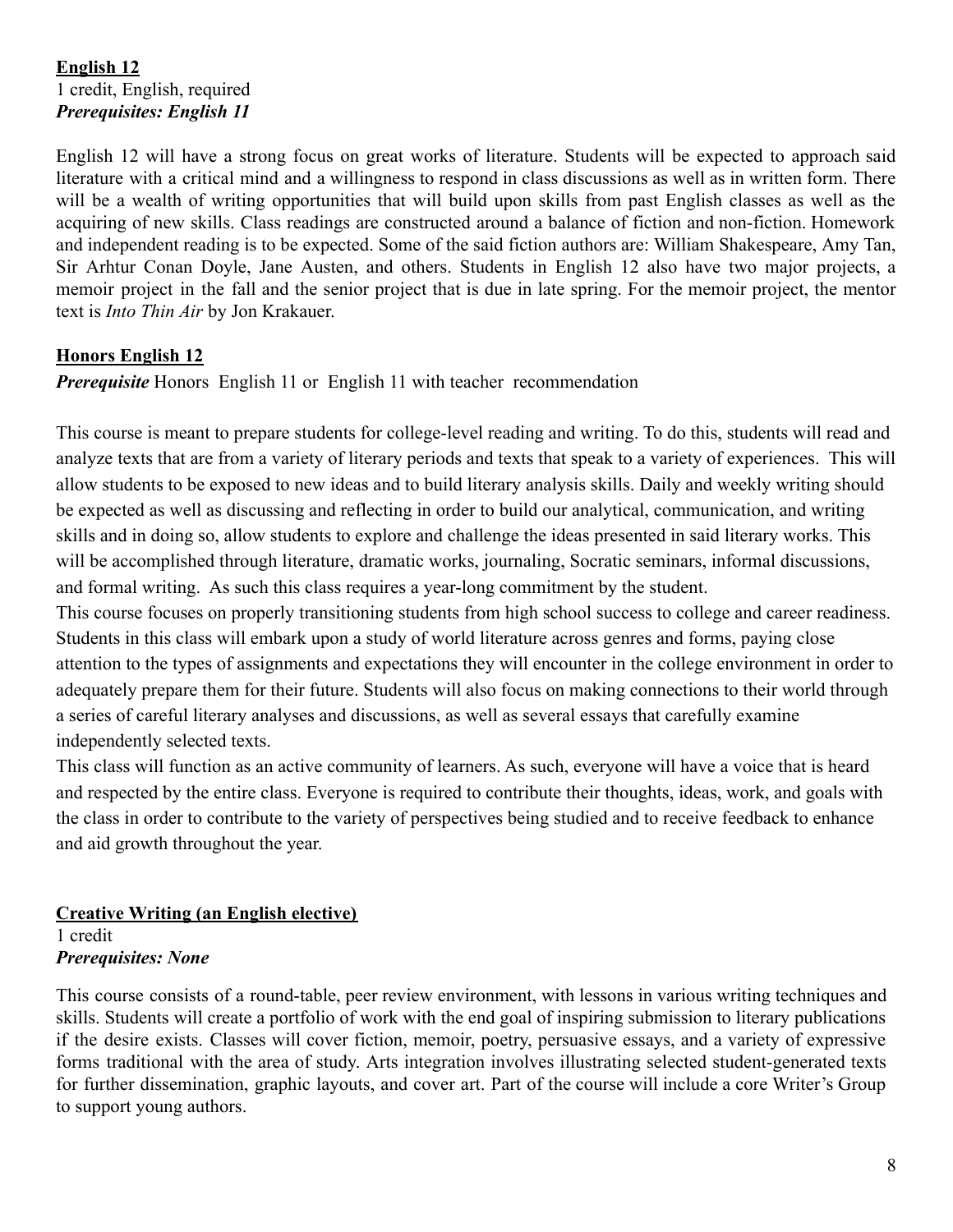## **Myths & Legends** 0.5 credit, Not offered every year *Prerequisites: None*

One half of semester is Mythology, with a review but not a focus on Greek Myths, the focus will be on other cultures such as Mesopotamian, Egyptian, Norse, and Aztec, among others. Second half of semester is legends such as *The Legend of Sleepy Hollow*, legends *s*urrounding *King Arthu*r, and ends with a study of the evolution of Urban Legends. This class is offered for grades 9-12.

## **Literature and Society( English elective)**

0.5 credit *Prerequisites: None*

In this course, we will be looking at the ways in which great storytellers have used tales of the high seas to explore deeper truths about the society that they themselves come from. We will be taking a close look at Herman Melville's famous novel Moby Dick and discussing the ideas that it had for the American project at that time. We will also be using art, music, performance and Star Trek, of all things, to explore how those messages might still have significance to us today.

## **Comics Media (an English elective)**

0.5 credit *Prerequisites: None*

Comics have exploded in popularity in recent years, redefining our understanding of both art and literature. Read "Understanding Comics," "MAUS" and other acclaimed graphic novels and short-form comics, analyze the techniques that comics use to convey action, drama and comedy, and use these techniques in making your own short-form comics.

## **Film Studies**

## *Prerequisites: English 9& 10 This course is offered to only 11th 1and 12th grade students.*

Film Studies is a course intended to familiarize students with the particulars of film history as well as to provide them with a chance to analyze film as a visual art form. This course should appeal to all students who love to watch movies and discuss them. In addition, creative writing will be emphasized in each unit. The course is designed to teach students how to think critically and analytically about literature, film, and literary techniques. Students are expected to maintain an excellent work ethic and to meet the challenge of higher-level thinking. Students need to have developed organizational skills. Students will be expected to analyze the films and not just watch them. There will be one book and/or short story to film comparison and students will be expected to read the required materials.

This course requires a permission slip from parents, as such, it is offered only to 11th and 12th graders. Regardless of the rating of the film, a parent or guardian must sign a slip for this class giving permission to watch such films as any one of the *Indiana Jones* films, clips from *Psycho*, and/or *Jaws*, among others. A list of films will be provided.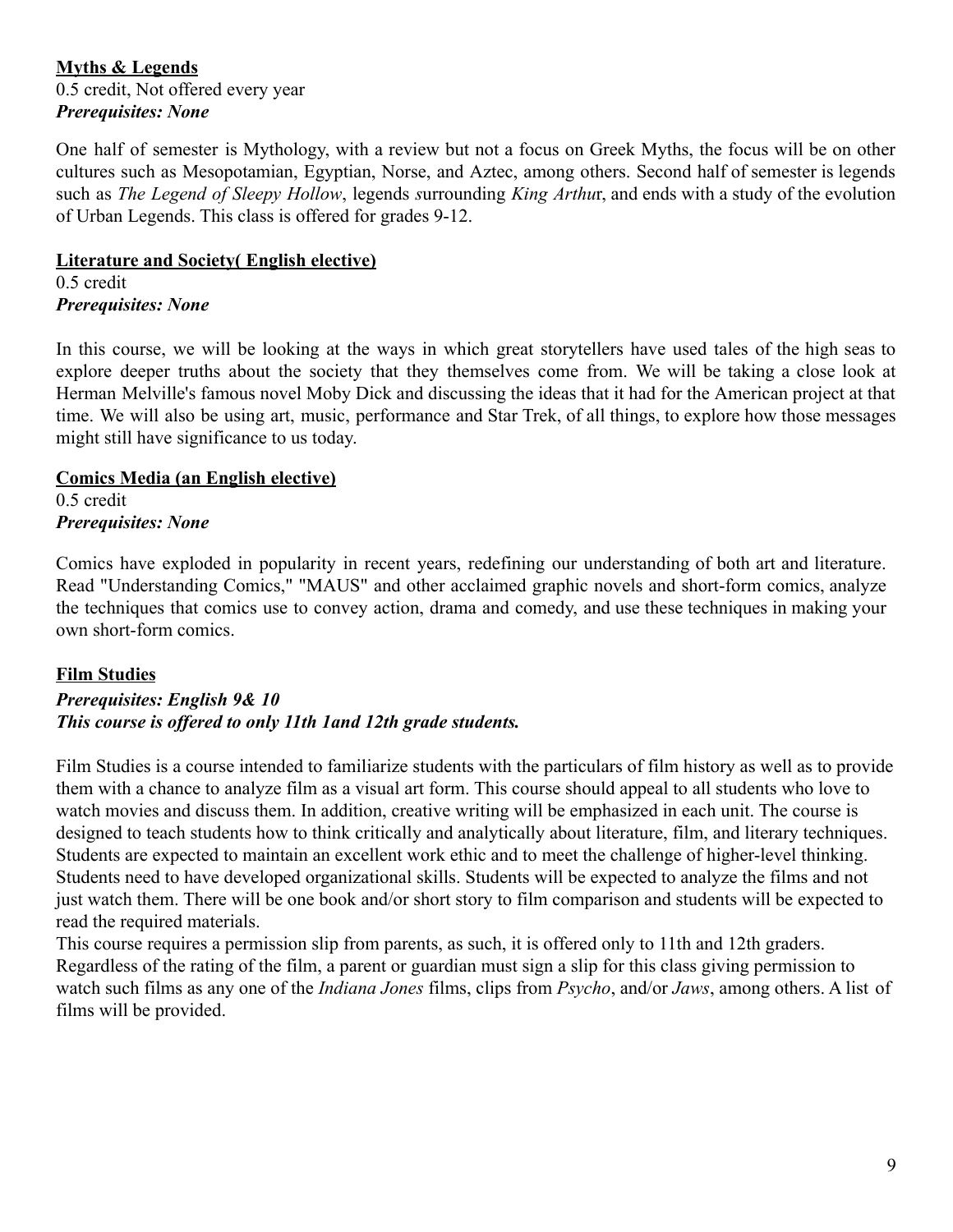# **World Language**

#### <span id="page-10-0"></span>**Spanish 1** 1.0 credit *Prerequisites: None*

This introductory course is designed to expose students to the language and cultures of the Spanish-speaking world. There is a strong emphasis on vocabulary acquisition, pronunciation, and verb conjugation at this level. Students learn to develop and utilize the Spanish Language in an academic context of understanding, learning about and comparing Language and Culture, and responding to inquiries. In addition, students make connections through world language by engaging in introductory level conversation, providing and obtaining information, expressing feelings and emotions, and exchanging opinions. This course will be instructed utilizing a Multi-modality approach and an Arts Integrated Curriculum.

## **Spanish 2**

#### 1.0 credit *Prerequisites: Spanish 1*

This course is designed for students who have successfully completed Spanish 1 to continue in developing proficiency in the four modalities of language learning: listening, speaking, reading and writing. Students will further develop vocabulary acquisition and verb conjugation as well as emerge in their understanding of, and interpreting spoken and written language. Students will learn to ask and answer simple questions as they learn to communicate about a wide variety of topics. Students refine their skills by making and responding to inquiries. In addition, students learn and utilize new grammatical structures and content. Spanish Culture and History will continue to be explored. This course will be instructed utilizing a Multi-modality approach and an Arts Integrated Curriculum.

## **Spanish 3**

## 1.0 credit *Prerequisites: Spanish 1 & Spanish 2*

This advanced course is designed for students who have successfully completed Spanish 1 and Spanish 2. The course focuses on Spanish conversation and dialogue utilizing practical Spanish and scenes of life narratives. Students will demonstrate proficiency in the four modalities of language learning: listening, speaking, reading, and writing. Students will respond orally to prompts. Students will comprehend authentic material and various text and media sources in the Spanish language. Students present information and topics. Spanish Culture and History will continue to be explored through language and open dialogue. Students become independent users and create with the language. This course will be instructed utilizing a Multi-modality approach and an Arts Integrated Curriculum.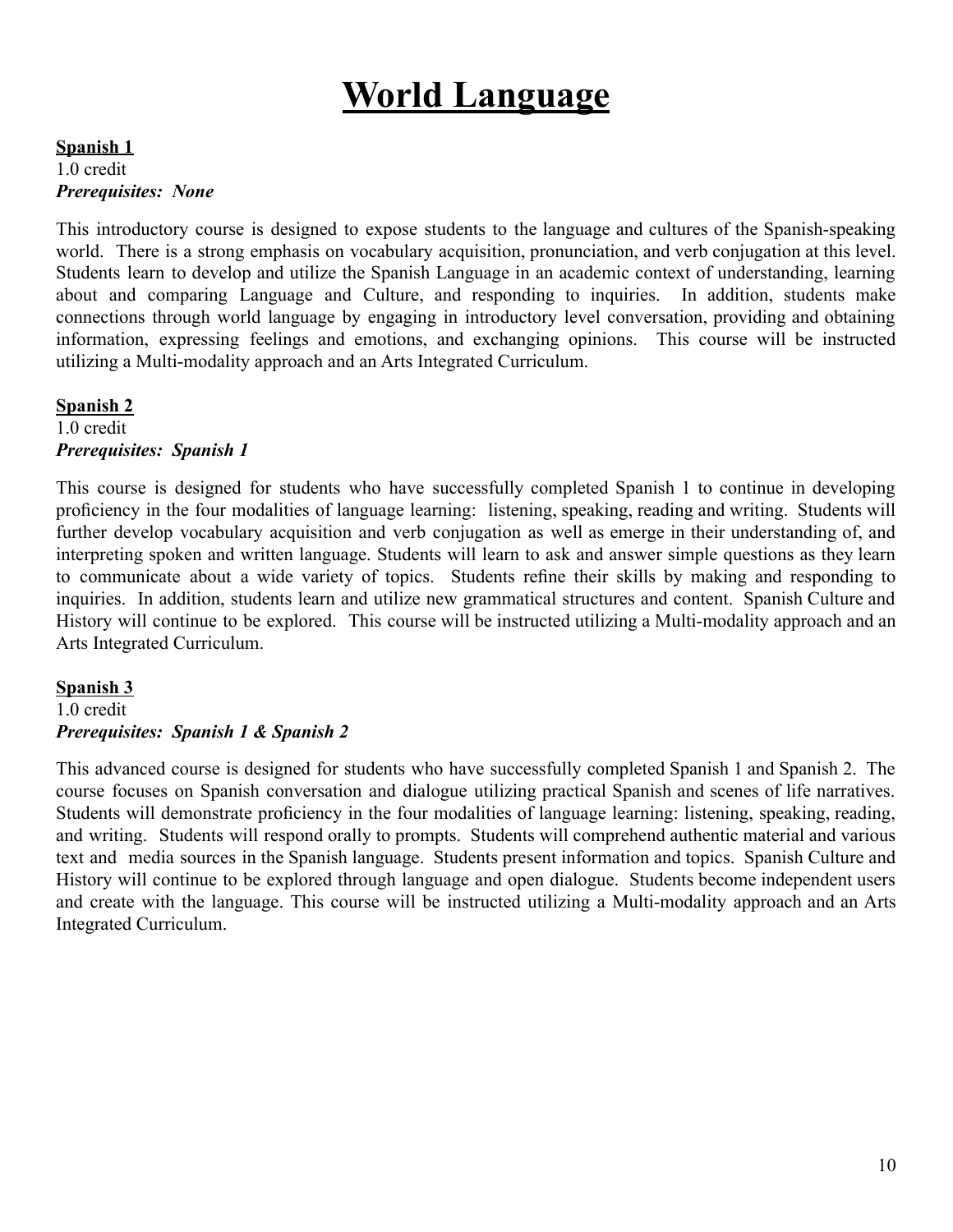# **Health/Physical Education**

**NH State Requirements:** Health-0.5 Credits, Physical Education-1.0 Credits

<span id="page-11-0"></span>**Physical Education**

1 credit *Prerequisites: None*

Students will participate in a variety of fitness activities to improve their personal level of fitness. Physical Education focuses on Movement Skills - fundamental skills or various activities and Physical Fitness - attention to endurance, strength, agility, and flexibility. This course is designed to investigate and apply the basic concepts and principles of physical fitness and other health-related factors. Students will learn to improve their personal level of fitness as well as appreciate and understand the value of Physical Education and its relationship to a healthy, active lifestyle. Emphasis is placed on wellness through experiences in fitness and exercise.

## **Health**

0.5 credit

## *Prerequisites: None*

Students will comprehend concepts related to health promotion and disease prevention, analyze the influence of family, peer, culture, media, technology and other factors on health behaviors, demonstrate the ability to access valid health information, products and services, demonstrate the ability to use interpersonal communication skills to enhance health and avoid or reduce health risks, demonstrate the ability to use decision making skills to enhance health, demonstrate the ability to practice health-enhancing behaviors and avoid or reduce health related risks, and demonstrate the ability to advocate for personal, family and community health. This comprehensive curriculum is geared to enable students to promote a Vape, Tobacco, Alcohol, Marijuana and Other Drug-free lifestyle, along with promoting Total Personal Health and Wellness, Sexual Health, Violence Prevention, Personal Safety and reducing the risks of unintentional injury, Mental Health, Emotional Health, Public Health, Consumer Health, Community and Environmental Health, along with education on Healthy Nutrition and Physical Activity. This course addresses top adolescent priority risk behavior topics while educating students on self advocacy in order to make healthy choices for their overall health. Students will be instructed in balancing Physical, Mental, Social and Emotional Health. Emphasis is placed on The Health Skills. The overall goal for this course is to help enable students to make healthy decisions, learn how to refuse and make educated choices that have Healthy Behavioral Outcomes.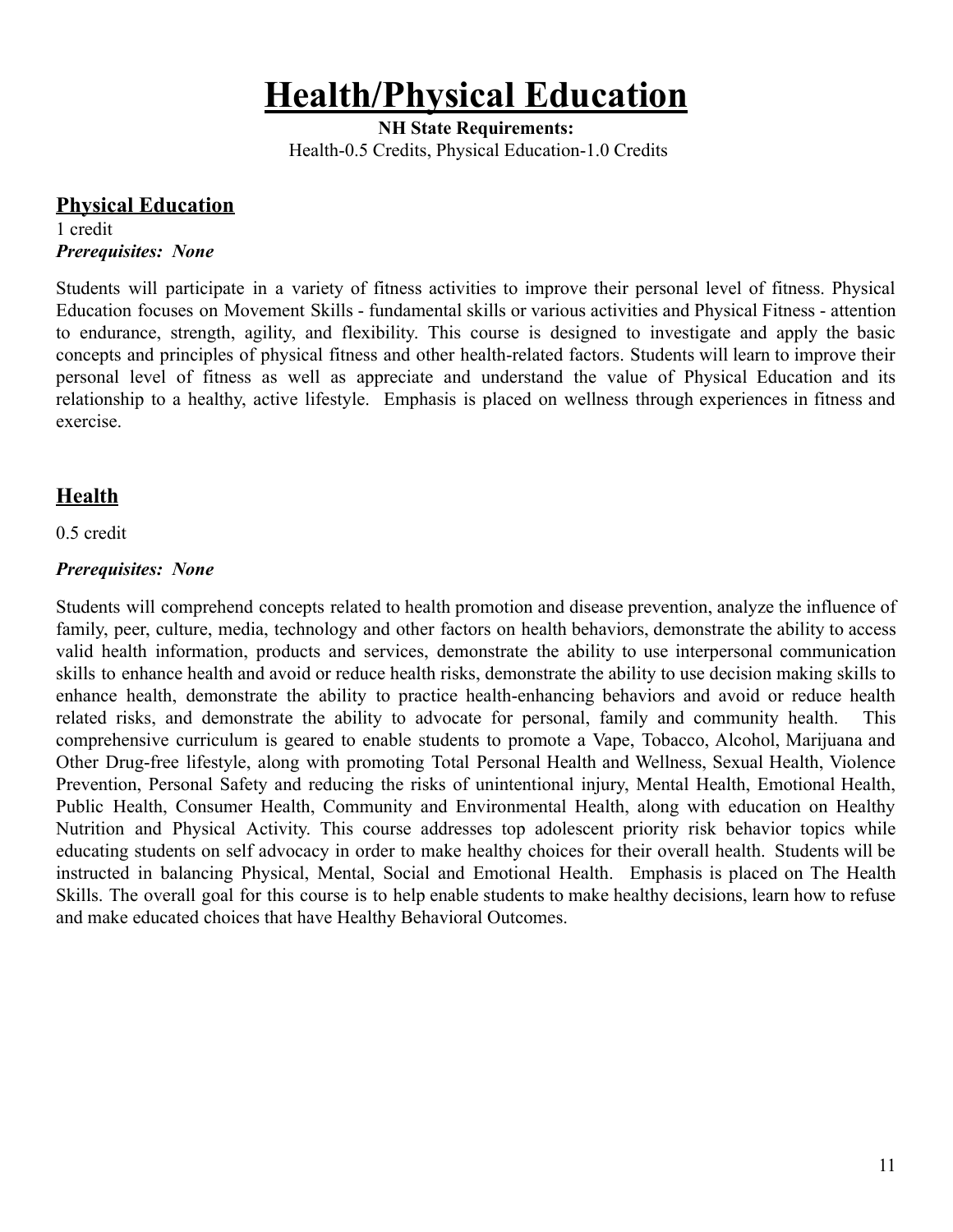## **Mathematics**

#### **Math Requirement:** 3 Full Credits of Math (must include Algebra 1)

## <span id="page-12-0"></span>**Pre-Algebra**

1 credit

This course will be a blend of Pre-algebra and Algebra 1. The first half of Part 1 is dedicated to strengthening the skills learned in Pre-Algebra. Topics could include Real Numbers, Algebraic Expressions & Equations, Ratios, some Geometry, Time will also be spent on strengthening arithmetic skills (adding, subtracting, multiplying, and dividing), especially working with fractions and decimals. The second half of Part 1 will dive into Algebra 1. Algebra 1 provides an opportunity for students to practice logical and abstract reasoning skills. Part 2 will include a review of Part 1 and the rest of Algebra 1. Topics include: working with variables, functions, graphing, inequalities, equation solving, and number systems. Emphasis is placed on the application of skills.

## **Algebra 1**

1 credit *Prerequisite: Pre-Algebra or 8th Grade Math*

In the transition from arithmetic to algebra, the attention shifts from arithmetic operations to use of the properties of these operations. Algebra I is a challenging course that lays the foundation needed for subsequent courses in math and science. This course provides an opportunity for students to practice logical and abstract reasoning skills. Topics include: working with variables, functions, graphing, inequalities, equation solving, and number systems. Emphasis is placed on the application of skills.

**Geometry**

#### 1 credit *Prerequisite: Algebra 1*

The Geometry course includes an in-depth analysis of plane, solid, and coordinate geometry as they relate to both abstract mathematical concepts as well as real-world problem situations. Topics include logic and proof, parallel lines and polygons, perimeter and area analysis, volume and surface area analysis, similarity and congruence, and trigonometry. Emphasis will be placed on developing critical thinking skills as they relate to logical reasoning and argument.

## **Algebra 2**

1 credit *Prerequisite: Algebra 1 & Geometry*

This course is designed to build on algebraic and geometric concepts. It develops advanced algebra skills such as systems of equations, advanced polynomials, imaginary and complex numbers, quadratics, and concepts and includes the study of trigonometric functions. The course also includes operations with functions; the study of polynomial, rational, exponential, and logarithmic functions and their graphs; sequences and variation.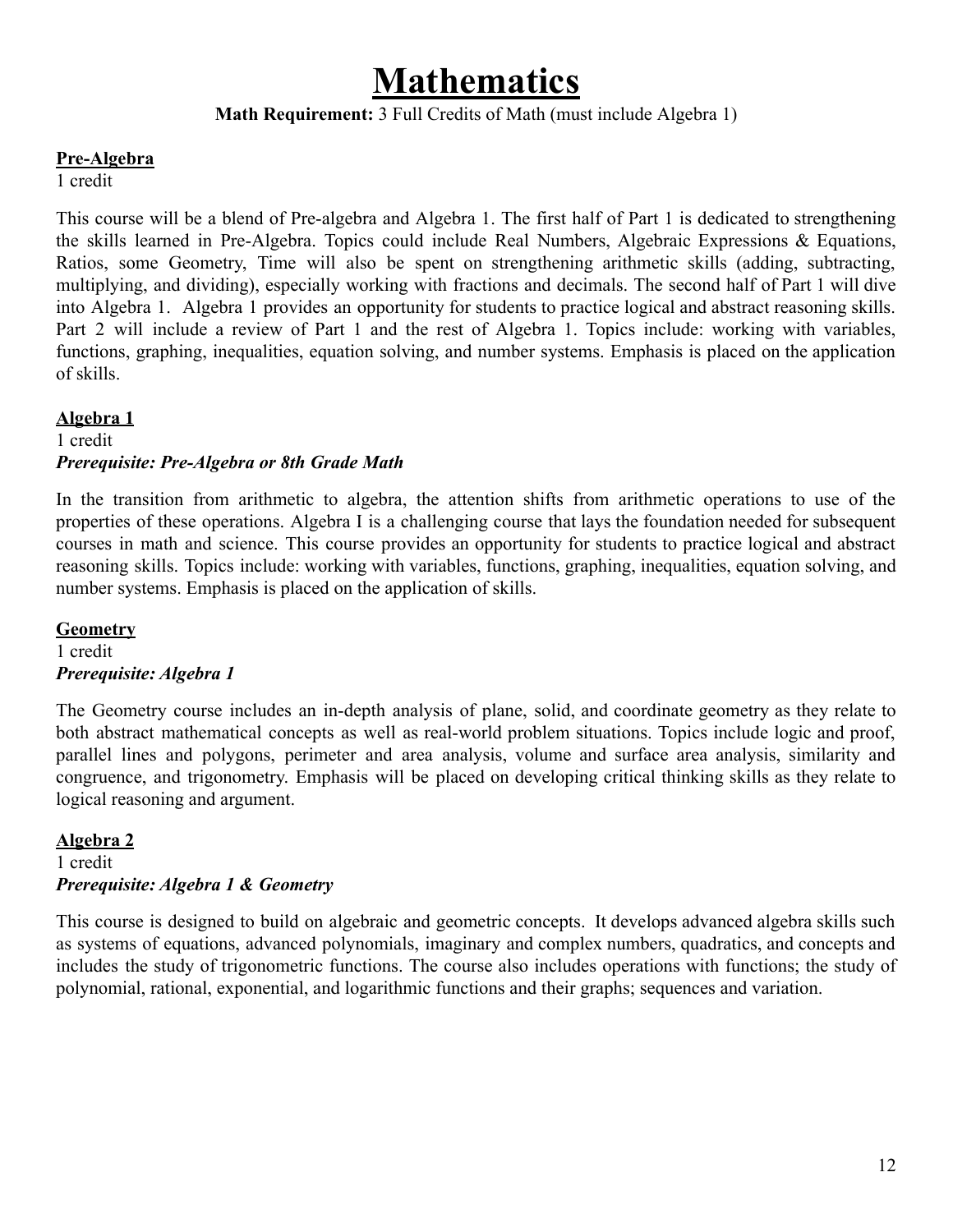## **Pre-Calculus**

## 1 Credits *Prerequisites: Successful Completion of Algebra II and Teacher Recommendation*

Pre-Calculus is a course that extends and integrates the learning from both Geometry and Algebra 2 courses. It provides an in-depth, rigorous study of functions and their properties. Functions to investigate include Linear, Quadratic, Polynomial, Rational, Radical, Piece-wise, Exponential, Logarithmic, and Trigonometric. Representations and analysis of these topics will occur numerically, algebraically, and/or graphically (both with & without technology). Additional topics to be covered as time permits include Vectors, Law of Sines  $\&$ Cosines, Polar Coordinate System, Parametric Equations, Analytic Geometry, and Sequences & Series.

## **Consumer Math/Personal Finance**

#### 1 Credits *Prerequisites: 3 math credits/Seniors only*

This course teaches financial literacy. Topics include: setting financial goals, purchasing a car, buying a home, budgeting, paying bills, credit, debt, taxes, banking, interest, insurance, saving and investing. Development of financial literacy skills can help provide the basis for responsible citizenship and career success. Students learn skills in creating budgets, developing long-term financial plans to meet their goals, and making responsible choices about income and expenses.

# **Music Department**

## <span id="page-13-0"></span>**Intro to Music**

0.5 Credit, Not offered every year *Prerequisite: None*

Intro to Music is designed for students with little to no formal training in music. This course provides a general introduction to many different aspects of music, including active listening, reading music, and basic singing/instrumental techniques. Students will gain a greater appreciation for music and improve upon their own capabilities in an accepting, constructive environment.

**History of Rock & Roll** 0.5 Credit, Not offered every year *Prerequisite: None*

This course is a survey of 20th and 21st century American popular music, focusing specifically on the music that shaped, defined, and emerged from rock and roll. Students will discuss musical events from social , historical, and technological perspectives and actively listen to recordings. Classwork will be project-based, and class participation is essential.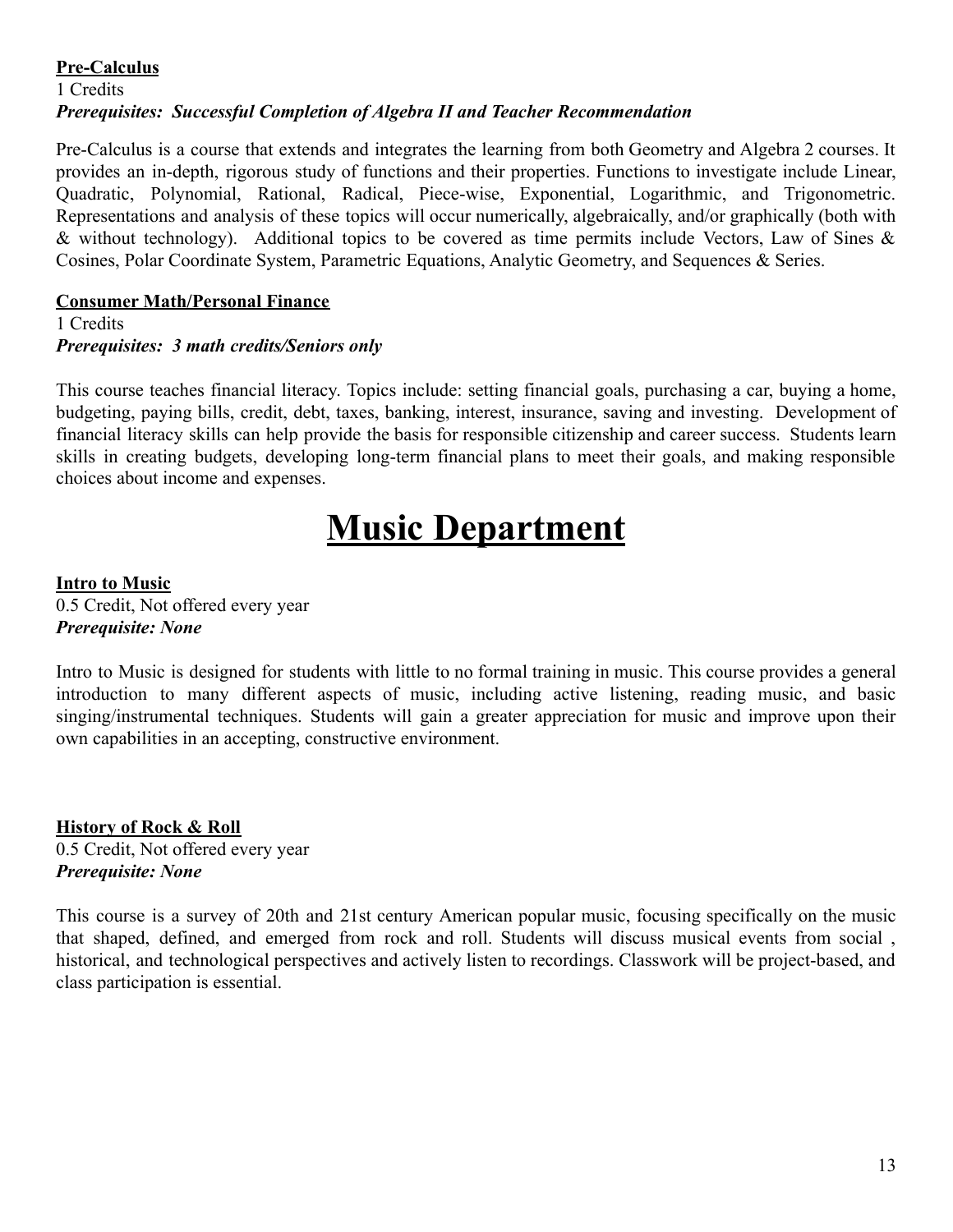## **World of Music**

0.5 Credit, Not offered every year *Prerequisite: None*

This course is a survey of traditional and contemporary music traditions from around the world. We will explore rhythmic and pitch traditions, instruments, and the cultural significance of music from a large variety of cultures. Emphasis will be put on learning from culture bearers.

## **Music Theory**

0.5 credit, Not offered every year **Prerequisite: Intro. To Music** (or teacher's permission)

Music Theory will continue the exploration of the construction of music covered in Intro. To Music. Topics will include interval identification, scale structure, musical form, and chord construction, as well as ear-training and sight-singing exercises. Long-term assignments will include composition and transcription assignments.

## **Music Business**

0.5 credit, Not offered every year **Prerequisite: Completion of an introductory music class** (or teacher's permission)

This course will provide students with an introduction to the many facets of music business and technology. Topics will include music and sound in film and video games, music recording, live audio, music production history and technology, digital music composition, and copyright law. This course is an excellent choice for students who are considering a future career in music related fields, or who would like to understand more about the music and sound industry's influence on our daily lives.

## **Chorus**

0.5 Credit (1 Credit if taken for the full year) *Prerequisites: None*

Through membership in the GSAA Chorus, students will better themselves as musicians, choristers, and vocal health experts. Areas of focus will include vocal technique, the difference between solo and ensemble singing, music literacy, and singing in foreign languages. Our repertoire includes music from a diverse group of genres, including but not limited to spirituals, popular music, art music, and musical theater. Students in this class will participate in a semester-ending music showcase.

## **Instrumental Ensemble**

0.5 Credit (1 Credit if taken for the full year) *Prerequisite: Students must have the ability to read traditional music notation.*

Through membership in the GSAA Instrumental Ensemble, students will better themselves as musicians, bandmates, and masters of their instruments. Areas of focus will include ensemble technique, music literacy, and stylistic accuracy. We will study music from a diverse group of genres, including but not limited to popular music, folk music, and both traditional and contemporary art music. This ensemble is a good match for students who play traditional band or orchestra instruments, but any instrument will be considered. Students in this class will participate in a semester-ending music showcase.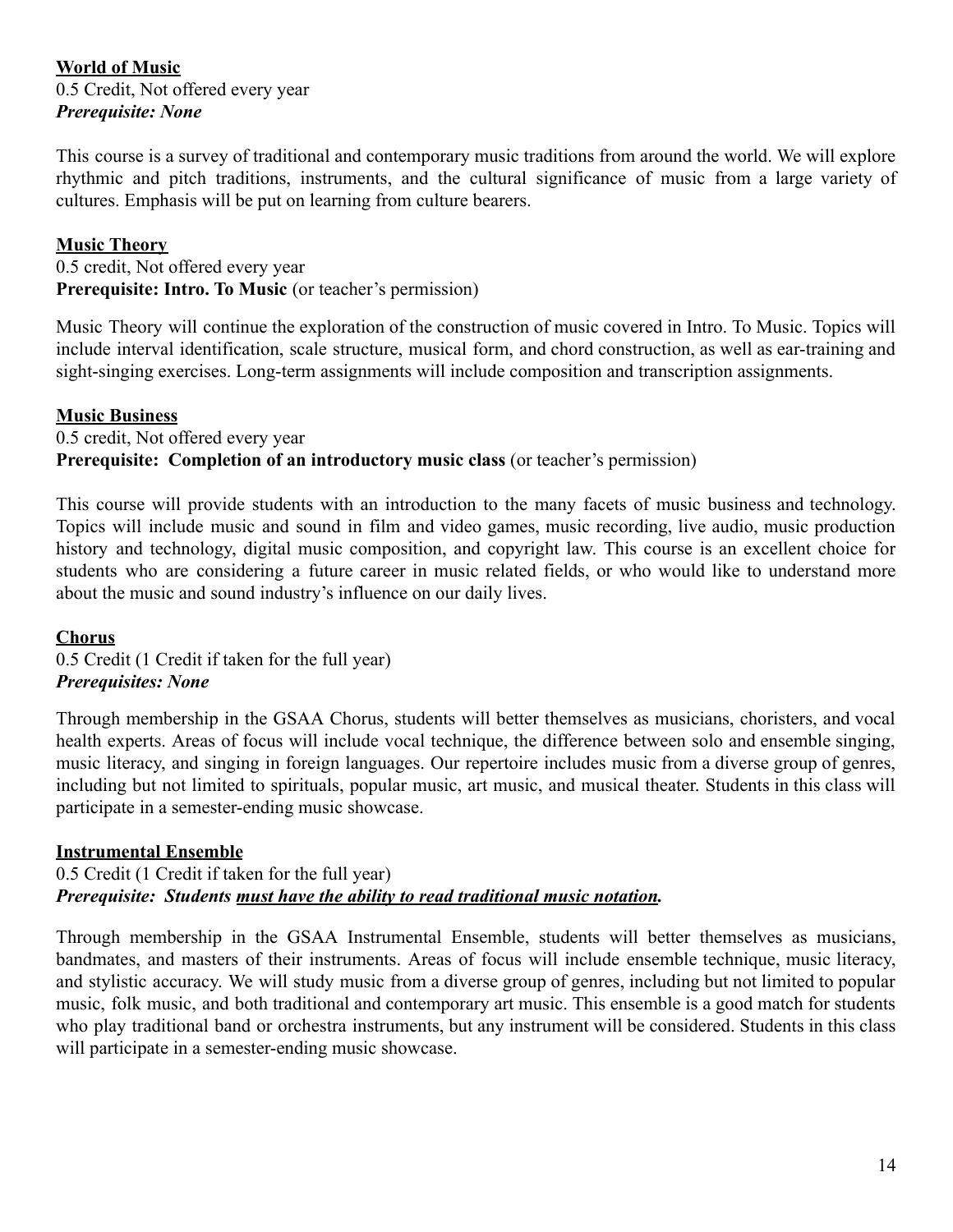## **Rock Ensemble**

## 0.5 Credit (1 Credit if taken for the full year) *Prerequisite: Enrollment in either Chorus or Instrumental Ensemble*

Through membership in the GSAA Rock Ensemble, students will better themselves as musicians, collaborators, and professionals. Areas of focus will include choosing repertoire in specific situations, arranging music, self-sufficiency in live sound, and performance. This class is not an open jam session, but rather an academic course in which students will learn the intricacies of running an independent rehearsal and performance. This ensemble is best suited for musicians who play a traditional rock band instrument or sing, but any instrument will be considered with teacher approval. Students in this class will participate in a semester-ending music showcase.

## **Acoustic Guitar and Ukulele Ensemble**

## 0.5 Credit (1 Credit if taken for the full year) *Prerequisite: Prior completion of Guitar or Ukulele* (or teacher's permission)

Through membership in the Acoustic Guitar and Ukulele Ensemble, students will continue developing their skills and technique in an ensemble setting. Music selections may require reading chords, standard music notation, or TAB, and involve a variety of strumming and fingerstyle techniques. Music selections will cross a variety of genres and styles. This ensemble is best suited for musicians who play acoustic guitar or ukulele. Students in this class will participate in a semester-ending music showcase.

## **Ukulele**

0.5 Credit, Not offered every year **Prerequisite: None**

This course is a beginner-level class for students interested in learning the concert ukulele. Students will learn proper technique, how to play chords and melodies, and how to read ukulele notation. Students may either bring their own ukulele to class or borrow one from the school. This course fulfills the introductory music prerequisite for more advanced music courses. Students in this class may participate in a semester-ending music showcase.

## **Guitar**

0.5 Credit, Not offered every year **Prerequisite: None**

This course is a beginner-level class for students interested in learning the guitar. Students will learn proper technique, how to play chords and melodies, and how to read guitar notation. Students may either bring their own acoustic guitar to class or borrow one from the school. This course fulfills the introductory music prerequisite for more advanced music courses. Students in this class may participate in a semester-ending music showcase.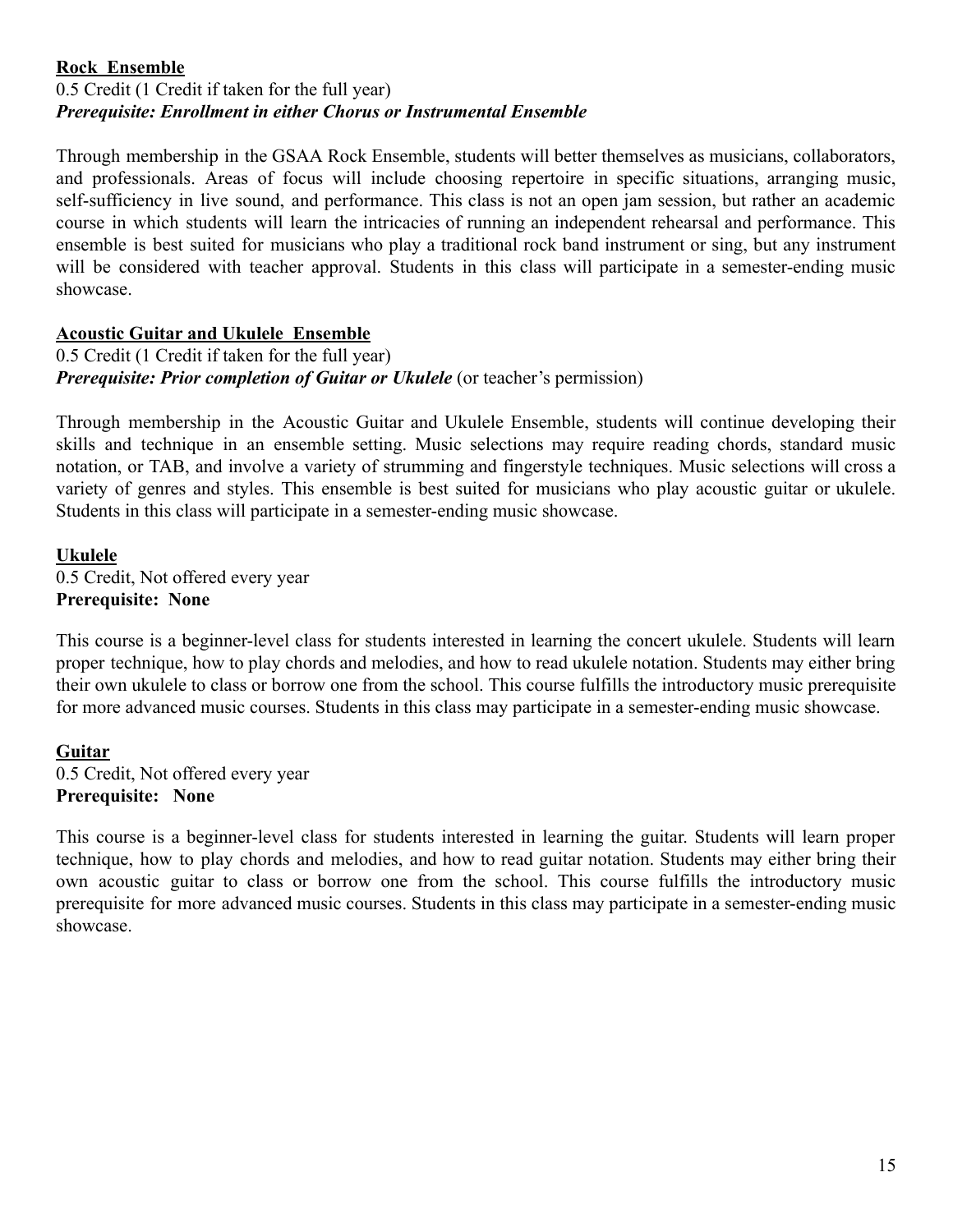## **Percussion** 0.5 Credit, Not offered every year **Prerequisite: None**

<span id="page-16-0"></span>This course is a beginner-level class for students interested in learning percussion. Students will learn proper technique for both pitched and unpitched percussion instruments, body percussion, creative uses of recycled and found instruments, rhythms from around the world, and how to understand percussion notation methods. This course fulfills the introductory music prerequisite for more advanced music courses. Students in this class may participate in a semester-ending music showcase.

## **Science**

## **NH State Science Requirements**

9th- Physical Science (1 Credit), 10th- Biology (1 Credit)

## **Integrated Physical Science**

1 credit, Science, required Grade 9 (typically) *Prerequisites: None*

Physical Science is designed to serve as a foundation for other high school courses, especially chemistry and physics. Chemistry units include composition and classification of matter, history of atomic structure up to the present day model, learning the periodic table to include, but not limited to: all chemical symbols, patterns, trends and isotopes, chemical bonding, compound naming, and chemical reactions. Physics units include Newton's 3 laws of motion, forces, scientific definitions of work and power, momentum, conservation and conversions of energy, relationships between electricity and magnetism, and wave phenomena and behavior (including characteristics and calculations) including electromagnetic and sound waves.

Because experimentation is the basis of science, laboratory demonstrations and investigations are an integral part of this course. Students should be prepared to conduct projects each quarter and write a formal lab report. Instruction centers around inquiry-based learning that is incorporated into class activities. Learning activities include teacher-lead instruction, videos, readings, individual work, project-based learning, and lab exercises.

## **Biology**

1 credit, Science, required Grade 10 (typically) *Prerequisites: None*

This course will cover: interrelationships of living things, levels of biological organization, cellular biology, biochemistry, genetics, and evolution. Learning activities include lecture, videos, discussions, independent work, project- based learning, and laboratory exercises. There will be a heavy emphasis on independent work and research in order to achieve the autonomy expected of upper-level students. Assessments include: tests, quizzes, and projects. This course is designed as a college preparatory class, and students are expected to participate in all activities and actively engage and ask questions during teacher-led lectures.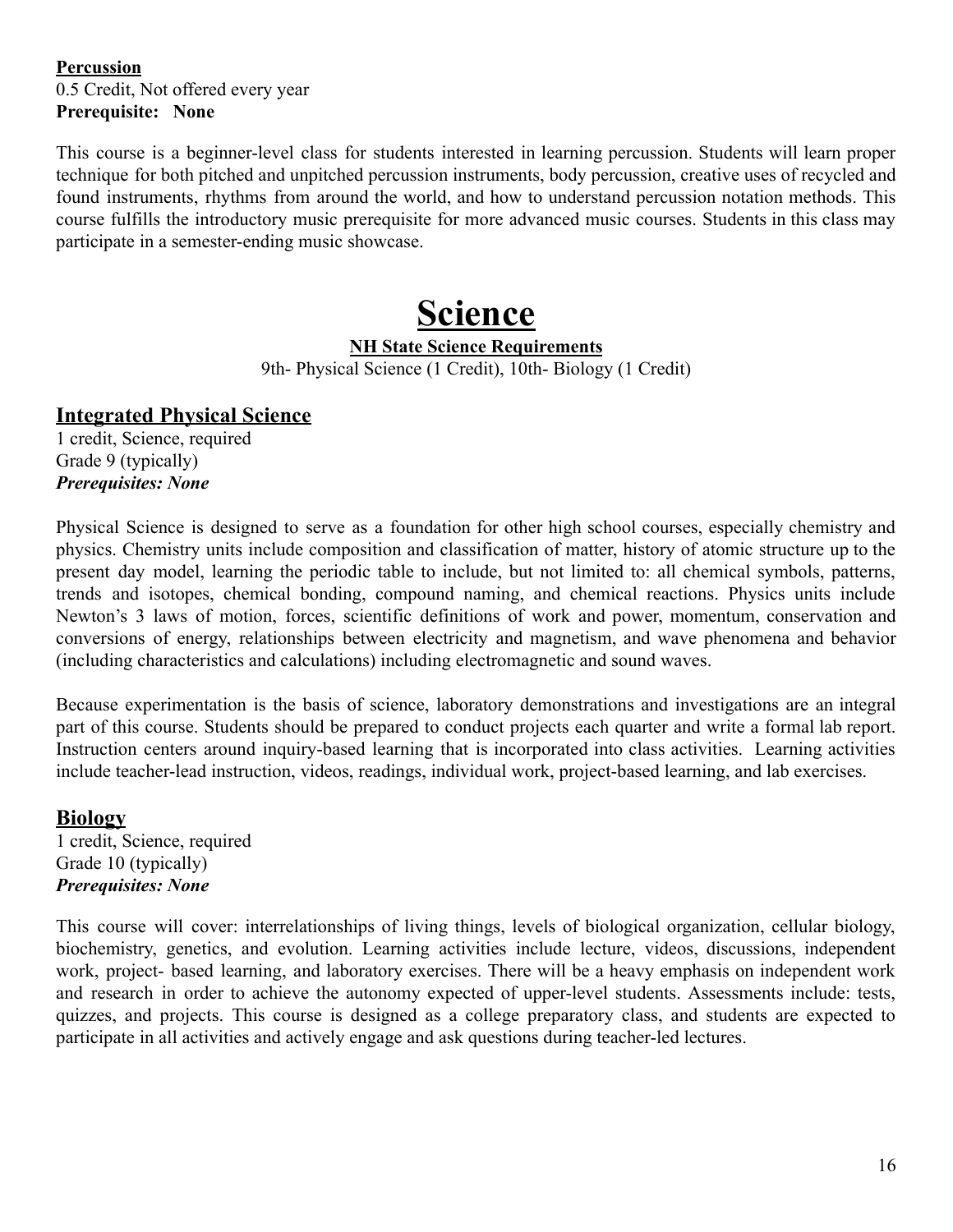## **Chemistry**

1 credit, Science Grade 11 (typically) *Prerequisites: Successful Completion of Integrated and Biology and Algebra*

This course will cover: dimensional analysis, atomic structure and the mole, nuclear chemistry, light and electron configuration, the periodic table and periodic trends, bonding, nomenclature, percent composition, molecular formulas, chemical reactions, stoichiometry, states of matter, gas laws, thermochemistry, and acids and bases. Students will learn via a combination of lecture, discussions, independent work, laboratory work, and projects. Students' knowledge will be assessed in a variety of ways including: tests, quizzes, and projects. Students should leave the course with a general understanding of the properties of matter, its structure and composition, how it is categorized, how it interacts, the Atomic Theory throughout history, and the signs and causes of chemical reactions.

## **Environmental Science**

0.5 credit, Grades 11 & 12 *Prerequisite: None*

This course is designed to cover: Earth's systems and resources, the living world, populations, land and water use, energy resources and consumption, pollution, global change, and environmental research. Learning activities will include lecture, videos, discussions, independent work, project- based learning, and laboratory exercises. There will be a heavy emphasis on independent work and research in order to achieve the autonomy expected of upper-level students. Assessments include: tests, quizzes, and projects. This course is designed as a college preparatory class, and students are expected to participate in all activities and actively engage and ask questions during teacher-led lectures.

## **Social Studies Social Studies NH State Requirements is 3.0**

## <span id="page-17-0"></span>**Geography**

0.5 credit, Grade 9 *Prerequisites: None*

World Geography is the study of the world's peoples, places, and environments, with a focus on world regions. Particular emphasis is placed on students' understanding and applying geographic concepts and skills to their daily lives. In this course, students will use geographic resources, inquiry, research, and technology skills to ask and answer geographic questions for an in-depth study of geography.

This Geography course will examine a broad range of geographical perspectives covering all of the major regions of the world. Each region will be reviewed in a similar structure in order for students to more clearly see the similarities and differences between each region.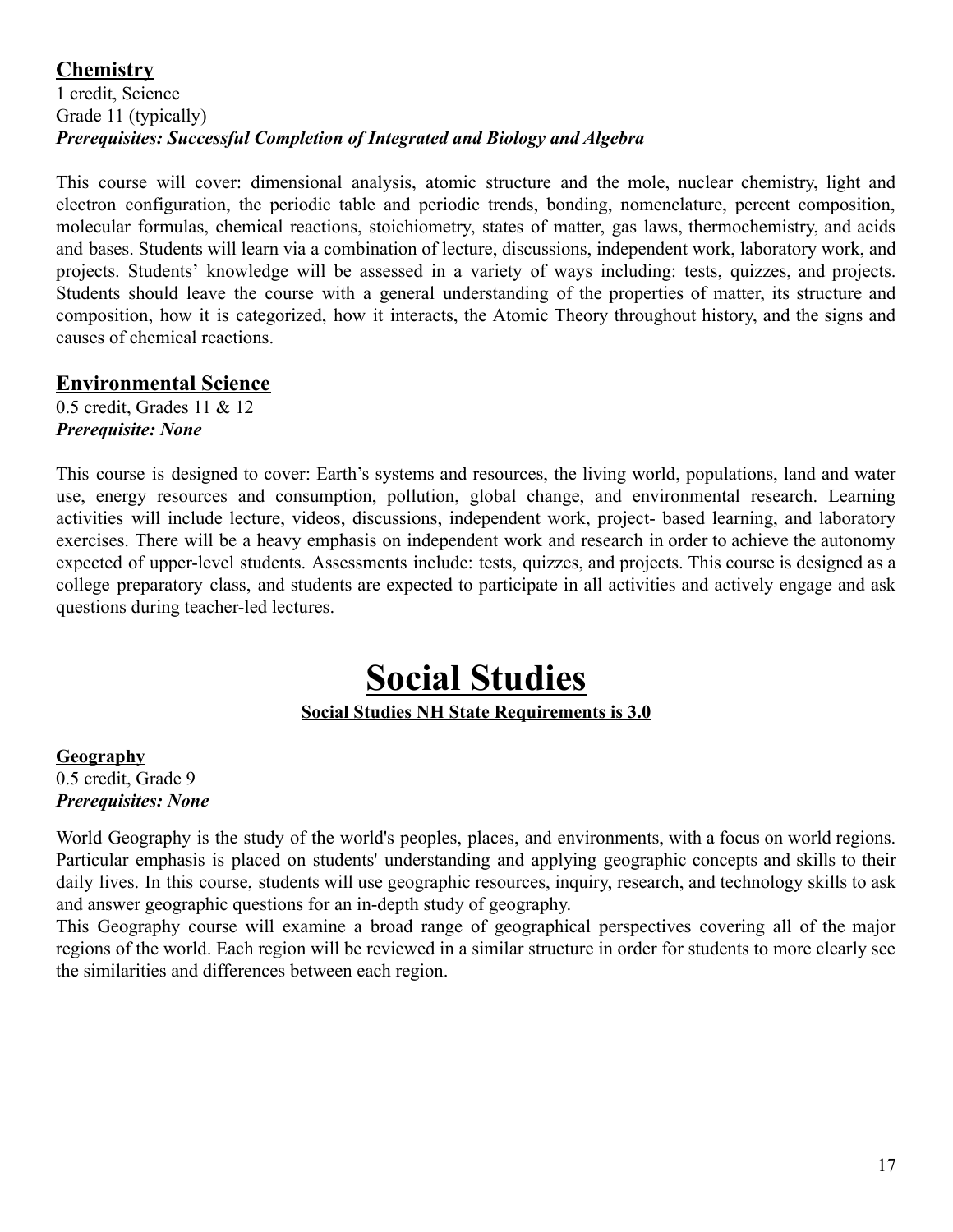## **Western Civilization**

0.5 credit, Grade 9 *Prerequisites: None*

Western Civilization is the study of developments which have shaped history and affected modern political, economic and social systems. The emphasis will be on the development of civilization and the evolution of modern nations from a Western perspective. This course introduces western civilization from prehistory to the early modern era. Topics include ancient Greece, Rome, and Christian institutions of the Middle Ages and the emergence of national monarchies in western Europe. Upon completion, students should be able to analyze significant political, socioeconomic, and cultural developments in early western civilization.

## **Civics** 0.5 credit, Grade 10 *Prerequisites: None*

This course is designed to give students an understanding of civic ideals and practices that are important in a representative participatory democracy. It is important to understand the privileges and responsibilities of our citizenship and by combining the study of Civics and Political Science we can better demonstrate those goals. Students will participate in a debate, discussing representative democracy at the local(NH), state(NH) and federal levels, as well as other major competitive forms of government today existing in the world today. Print and media will be utilized together with presentations and guest speakers as part of the course. Essays, quizzes, participation, exercises, and homework will be the primary criteria for knowledge assessment and grading.

#### **Economics** 0.5 credit, Grade 10 *Prerequisites: None*

This course will instruct students on the fundamentals of macro and microeconomics affecting the world, national and local economies. Special focus includes personal financial stability, with lessons in banking, credit, budgeting, and small business management. Coursework includes simulation models, exercises, participation, and discussion. Project-based demonstration of knowledge can include artistic interpretations, 2-D, and 3-D modeling, and student suggested modes of knowledge dissemination. quizzes, participation, exercises, and homework will be the primary criteria for knowledge assessment and grading.

**US History** 1 credit, Grade 11 *Prerequisites: None*

This US History course begins by examining the pre-colonial aspects of the American landscape including NorthAmerican, specifically NH, and South American explorers. The course progresses through colonization and the development of the American identity through peacetime and conflict. Students focus on not only the "what happened," but also the "why it happened," and "what happened next?" This course will dive into NH's history in these specific time periods. The course's arts integration includes visual art projects such as period research into art styles, music, and Theatre expression when possible.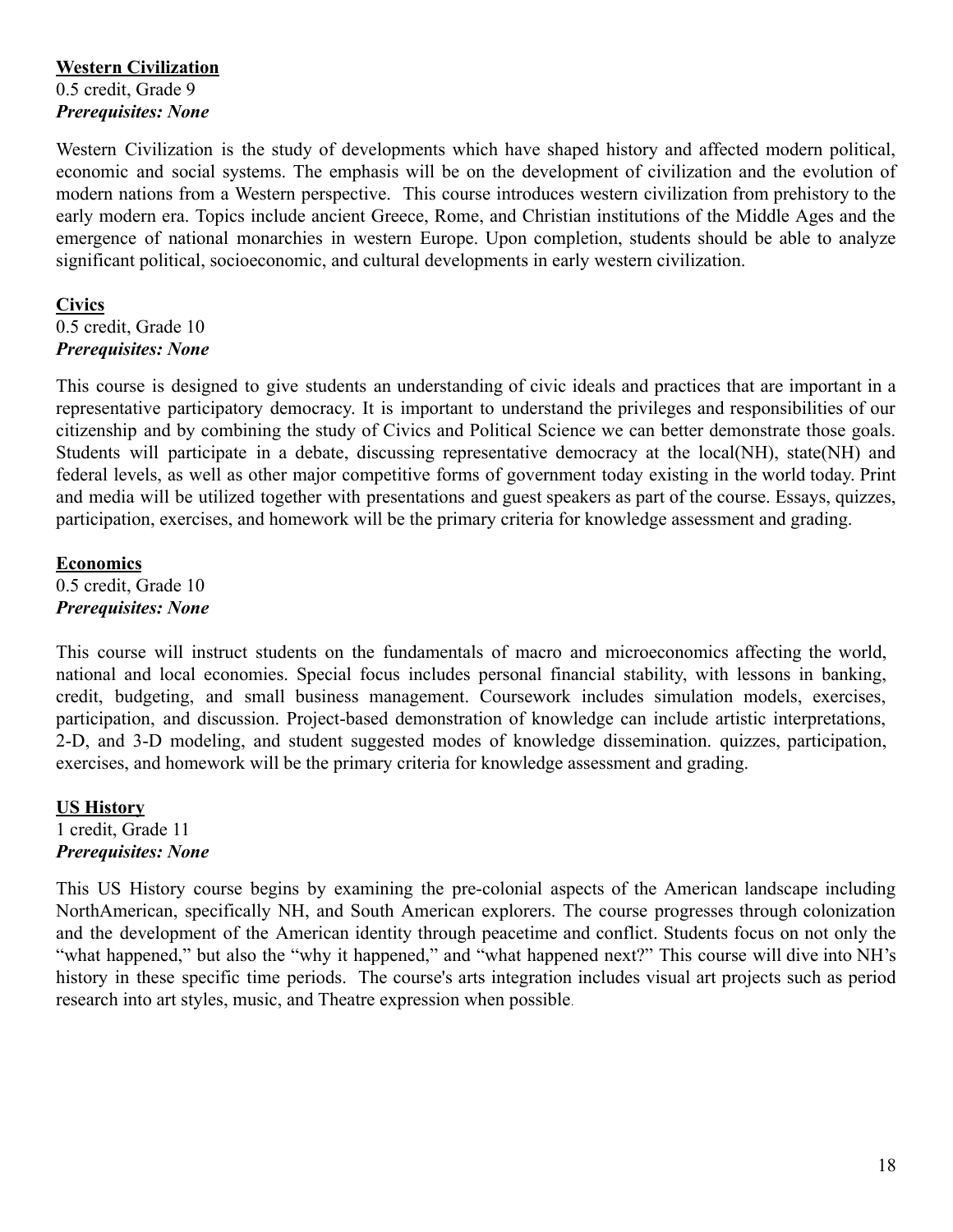## **Historical Literature**

0.5 credit, not offered every year *Prerequisites: None*

Our ancient young predecessors, sitting by candlelight or lamplight, reading history, actually learned history through literature. There simply was no other better way to study history–and bring history to life. History has effectively been taught through literature since ancient times. Only in the last century have schools gone away from this method of teaching to use textbooks. This course studies both history and literature. Exchanging literature–biographies, classical works, even historical fiction, for the history textbook not only restores this discipline to its historic roots, but also reinvigorates it with its inherent passion, human interest, and wonder. A student reading *Johnny Tremain* for his/her studies of the American Revolution will learn far more about the essence of that struggle than even the most colorful textbook could ever impart.

Thus, the goal of this course is to learn and understand targeted periods of US and World History through a number of readings in historical fiction and historical nonfiction.

**Sociology** 0.5 credit, Not offered every year *Prerequisites: None*

As part of the American Psychological Association's (APA) approved course for High School, this part of the course includes the study of human behavior by analyzing social structures (the patterned ways that people interact in social relationships). Students will first learn the four basic sociological perspectives and consider questions about sociological research and methods. The course then focuses on understanding social structures like culture, status, groups and how those structures are formed through socialization. Many of the concepts of the course are explained using modern era readings and video. Students will have an opportunity to consider how sociological concepts and perspectives apply to their own lives.

## **Psychology**

0.5 credit, Not offered every year *Prerequisites: None*

This additional content of the APA course discusses different aspects of human personality, basis of behavior, emotion, consciousness, disorders, with emphasis on the analysis of human behavior and relationships. During the first half of the semester, theories of learning and personality development will be presented so that students may gain greater self-awareness and a better understanding of others. In the second half of the semester, the class will focus on troubled personalities, psychological disorders, and related psychosocial issues. Essays, quizzes, participation, exercises, and homework will be the primary criteria for knowledge assessment and grading.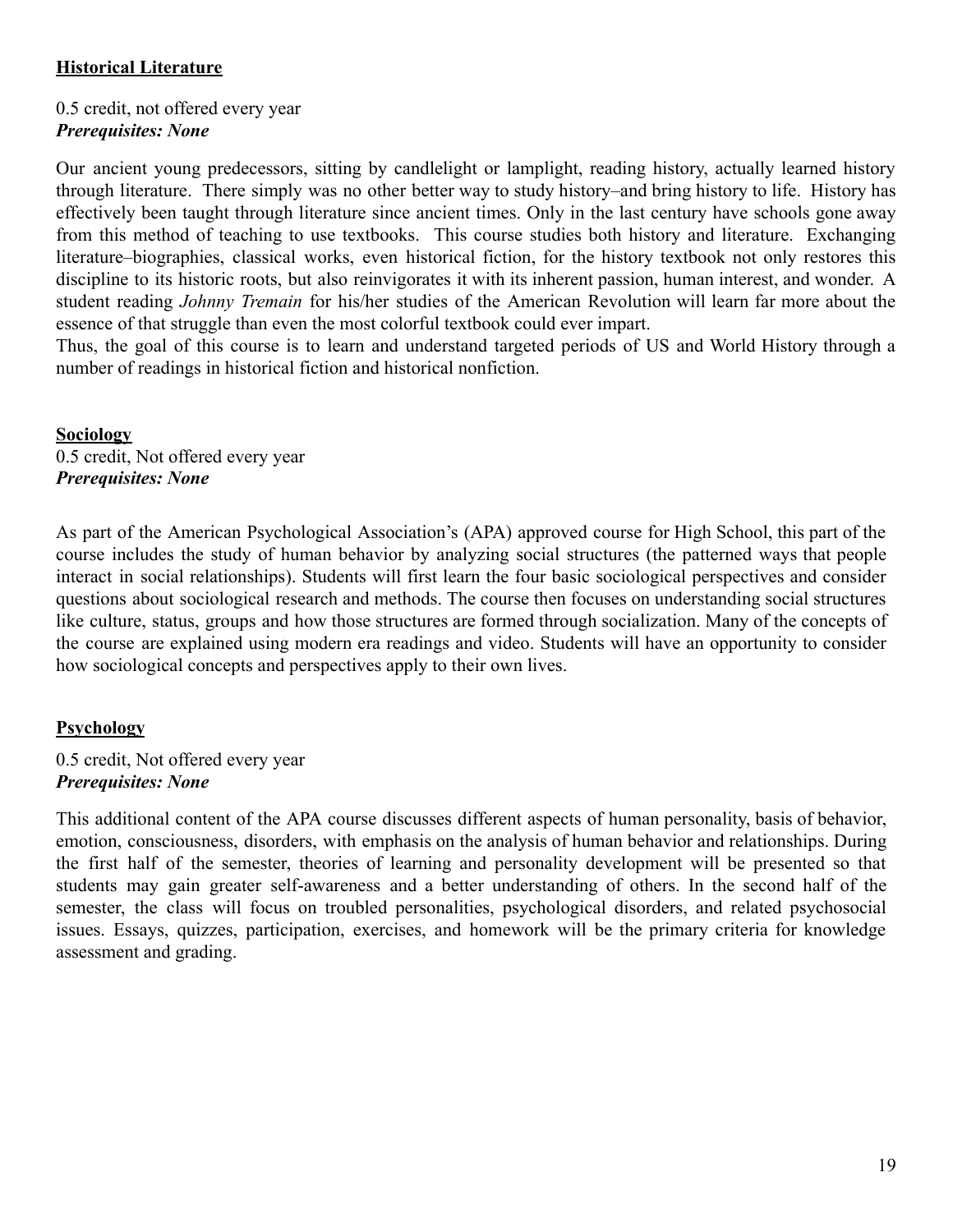# **Theatre Arts**

## <span id="page-20-0"></span>**Intro to Theatre**

0.5 credit, *Prerequisites: None*

This is a broadly focused and essential course for students to explore the foundational skills of theatre arts across all facets of the discipline. Our emphasis will be on community-building, developing confidence and self-esteem in the context of performance, cultivating presence in front of an audience, learning traditional warm-up procedures, establishing the fundamentals of acting, and studying essential theatrical terminology.

Students will gain exposure to a variety of types of theatre, as well as a taste of every sort of role and job in the theatrical world. The course prepares all students to study the craft of theatre in GSAA's model and methodology.

Acting, vocal technique, writing for performance, script reading and analysis, how to review theatre, theatre etiquette, and basic theatre history are just some of the topics we will cover in this course. This class is open to all GSAA students, and is the prerequisite for the majority of our second tier theatre classes.

## **Stage Craft and Technical Theatre**

0.5 credit, *Prerequisites: None*

For those more interested in the behind the scenes aspect of theatre, this is the course for you. Learn how we make the magic happen. In this introductory course, you will learn the basics of all things technical theatre. Set building, lighting, prop making, sound design, costuming, and stage management will all be covered. No experience needed, as we will move at a pace that is comfortable for even the most novice of technical practitioners.

This course is the prerequisite for Theatre Design.

## **Historical Theatre**

0.5 credit, not offered every year *Prerequisites: None (Intro to Theatre Recommended)*

This course will cover a variety of theatrical time periods and art movements from the birth of theatre in ancient Greece up to the modern day. Each unit will involve reading a great play of the era, discussions on the social/cultural landscape, and examination on why the themes and ideas of these plays still resonate today.Some of the styles we will explore include Classic Greek, English Renaissance, Japanese Noh and Kabuki, Melodrama, and Realism. Along the way, students will respond to the plays and the periods, with a heavy emphasis on Aristotle's *Poetics.* There are four major projects, in which the students will have a variety of options to create creative and critical examinations of the plays we have read. No theatrical experience needed, just a passion for learning, and an open mind ready to have healthy discussion on philosophical topics.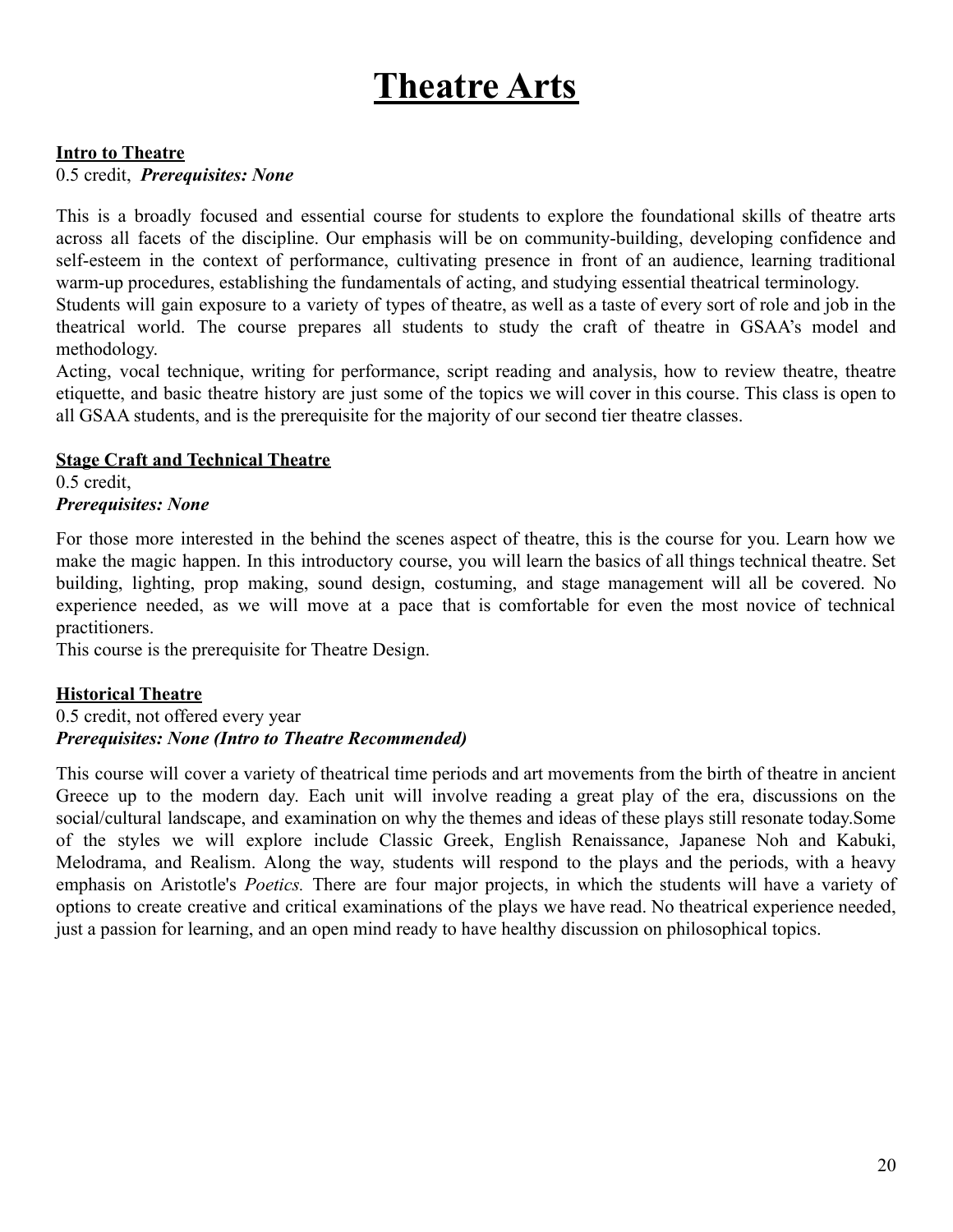## **History of Musical Theatre**

## 0.5 credit, offered every other year *Prerequisites: None (Intro to Theatre recommended)*

What is the only true American art form? Musical theatre! This class covers the beginnings of the American musical, with minstrel songs and the age of vaudeville, up to today's blockbuster Broadway hits. We will explore American culture and how each era of our history has shaped theatre and the role the musical has played in theater's survival. Broadway business, American history, and literature will be covered, in addition to a deep dive into some of the most prolific composers, lyricists, directors, chorogrogprahers, and performers from the Broadway stage.

## **Art of Acting**

.05 credit, not offered every year *Prerequisites: Intro to Theatre*

In this advanced level class, students will explore and begin their mastery of the art of acting. This double period course places heavy emphasis on technique, vocal skill, scene analysis, and self-reflection. The philosophies of Stanislavsky, Meisner, Hagen, Spolin, Chekov and Brecht will all be touched upon. Students will perform a variety of scenes and monologues in order to stretch and expand their repertoire of performance prowess. As the primary focus of the course is growth, this is a class that can be taken multiple times by a student, with instructor permission. Due to the skills covered, this will be a heavily physical class and movement attire will be worn.

This class is a requirement for both Advanced Scene Study and Acting for Musical Theatre.

## **Playwriting**

0.5 credit, offered every other year *Prerequisites: Intro to Theatre*

In this writing intensive class, students will learn how to structure and create dramatic works. Exploring where ideas come from, developing dialog, creating three-dimensional characters, and proper formatting are only a few of the areas we will discuss. No writing experience required, but students must have taken Introduction to Theatre in order to have a base-understanding of the benefits and limitations of the stage. This class can be taken multiple times for credit - with alternative, more advanced assignments for repeaters.

## **Special Topics**

0.5 credit, offered every other year *Prerequisites: Intro to Theatre*

This advanced level theatre course will be different every time. At the start of the semester, students will be presented with a number of theatrical topics of which they will have the opportunity to explore. Once deciding upon four areas of interest, the class will dive each of these in challenging yet rewarding units. Possible topics include, but are not limited to: Clowning and Physical Comedy, Shakespeare/Classical performing, Stage Combat, Directing, Stage Management, Acting for the Camera, puppetry, high style performing, dramatic improvisation. This class can be taken multiple times for credit. Due to the skills covered, this will be a heavily physical class and movement attire will be worn.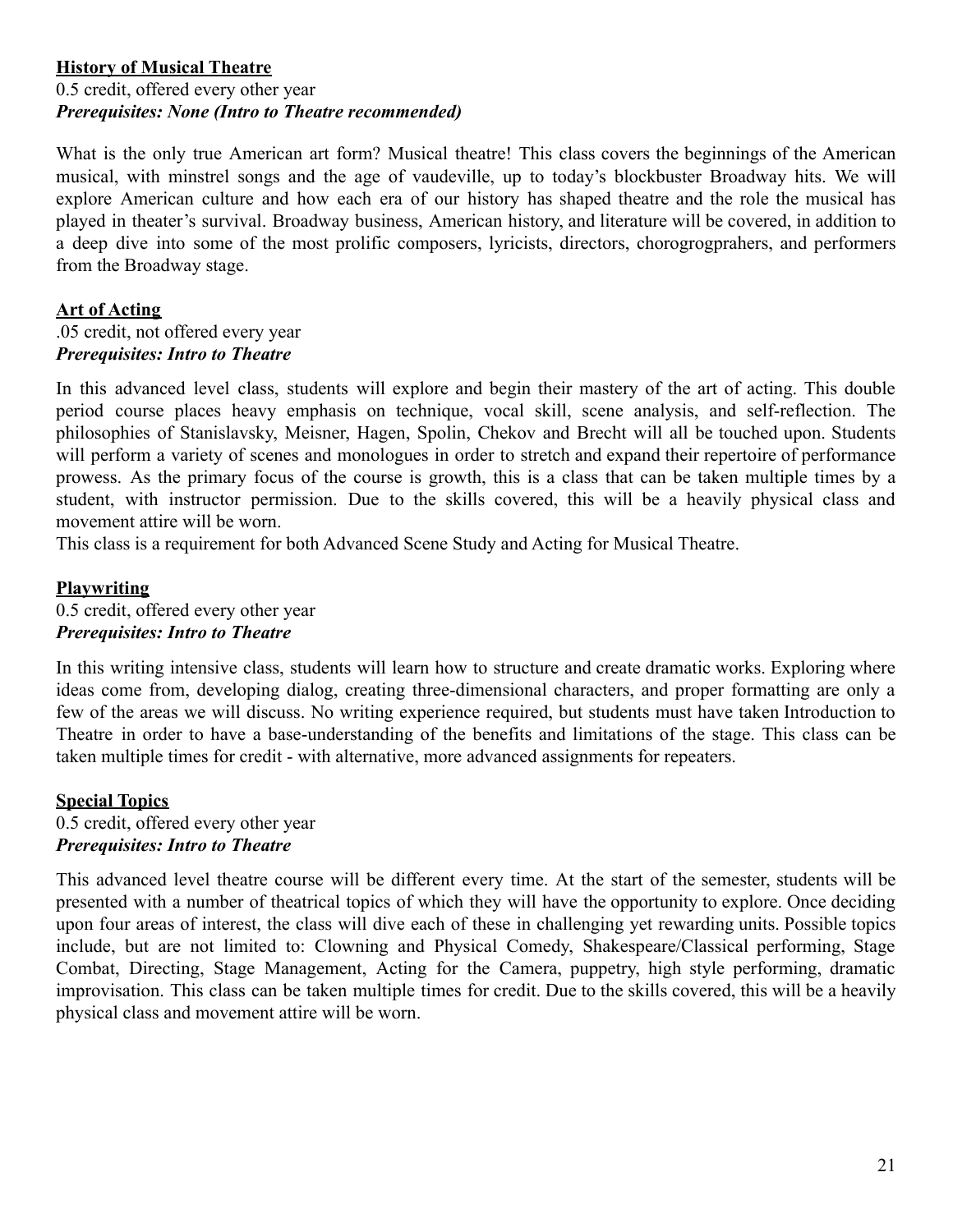## **Theatre Design**

## 0.5 credit, not offered every year *Prerequisites: Stage Craft and Technical Theatre*

Students will learn what it takes to be a designer in the theatrical world. Working with a variety of plays, this class will cover the major areas of design - sets, lights, and costumes, while also dabbling in sound, makeup, and other disciplines. After covering the basics of the principles and elements of design, each student will be taught the creative process in how one goes from concept to creation. Topics include how to read a play from a designer's perspective, communicating your ideas, the collaborative process, and presentation skills. This advanced class is for those with a passion for producing artistic expression. While the only true prerequisite for this course is Stage Craft and Technical Theatre, students with experience in the visual arts will excel in this class.

## **Improv**

0.5 credit, offered every other year *Prerequisites: Intro to Theatre*

Learn creative thinking, spontaneousness, ensemble work, and so much more in Improv. Class hopes to not only examine both short and long form improv comedy, but also devised theatre, character-driven improv rehearsal techniques, and so much more. Due to the skills covered, this will be a heavily physical class and movement attire will be worn.

## **Acting for Musical Theatre**

1.0 credit, not offered every year *Prerequisites: Art of Acting*

What makes acting in a musical unique? What are the specific challenges and characteristics of performing through song? This class will cover physical, vocal, dance, and acting techniques for the world of musical theatre. A variety of genres and styles will be explored, as students will build not only a portfolio of skills, but also a personalized repertoire of audition material. Due to the skills covered, this will be a heavily physical class and movement attire will be worn.

## **Advanced Scene Study**

1.0 credit, not offered every year *Prerequisites: Art of Acting*

This student-driven course will further develop the acting skills beyond those touched upon in previous courses. Participants will be given freedom to choose from a variety of scene styles, and will be placed into unique challenges to focus on how they can become a stronger actor and performer. Independent rehearsal techniques will be emphasized, and the goal will always be to test the students skills and abilities to be stretched in new ways. Due to the skills covered, this will be a heavily physical class and movement attire will be worn.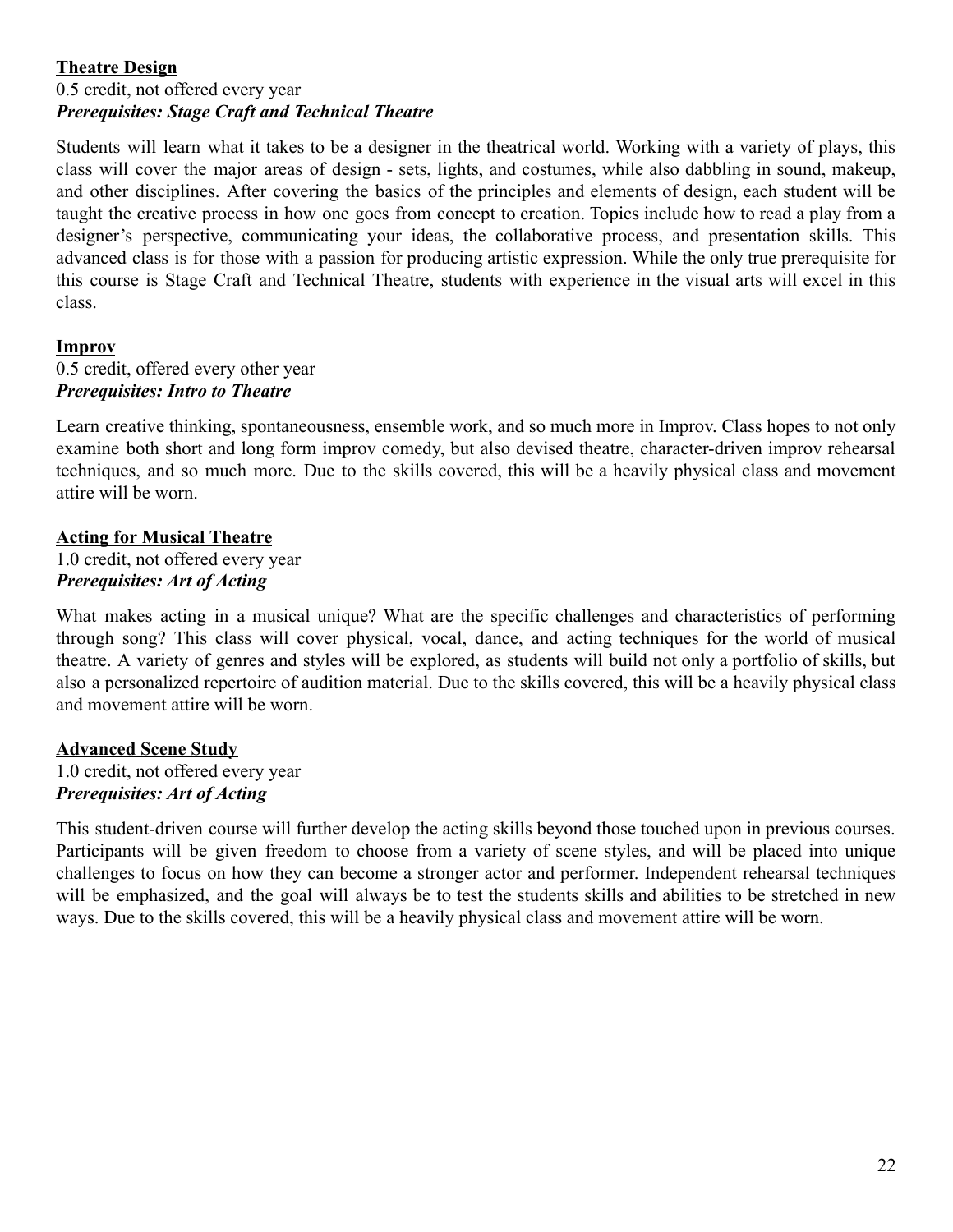## **Advanced Improv: Devised Theatre**

0.5 credit, not offered every year *Prerequisites: Improv*

With a focus on the works of Viola Spolin's *Improv for Theatre*, and Anne Bogart's *Viewpoints* techniques, students will learn how to create fully realized theatrical productions that start without a script. Each student will be trained in heavily physical work that will change the way they experience the world. This class will challenge, test, and push students to their limits. Recommended only for those who are truly dedicated to becoming high level artists with incredible focus. Due to the skills covered, this will be a heavily physical class and movement attire will be worn.

## **Don't Fear Shakespeare**

#### 0.5 credit, *Prerequisites: Intro to Theatre (Art of Acting Recommended)*

In this class, students will explore the Bard's greatest works, and learn how to master performing in verse. With the primary emphasis on acting, both comedy and drama will get examined, with each student ultimately performing a fully developed scene and a monologue from a play of their choice. Due to the skills covered, this will be a heavily physical class and movement attire will be worn.

## **Independent Study in Theatre**

## 0.5 credit, offered every other year *Prerequisites: Intro to Theatre, Art of Acting, Students with 4+ theatre classes, Instructor approval*

For students who have a true passion for a specific area in the dramatic arts, an independent study in any theatrical discipline can be developed. The instructor will work with each student to create an individualized learning plan which will both challenge and stimulate the student. With theatre being the collaborative art, it is hoped that multiple students with different independent studies can work together to create an advanced theatrical experience.

## **Independent Study in Theatre - Let's Make Theatre**

1 credit, offered every other year

## *Prerequisites: Intro to Theatre, Art of Acting, Students with 4+ theatre classes, Instructor approval*

In this class, students will work together to fully produce a one-act play. The semester will be spent choosing a play, raising funds, purchasing the rights, assigning production roles (director, designers, etc) as well as actors, and rehearsing the play. The instructor will be providing more of a mentorship role than direct instruction. Students' grades will be based on participation, meeting project deadlines, and journals, as well as performances.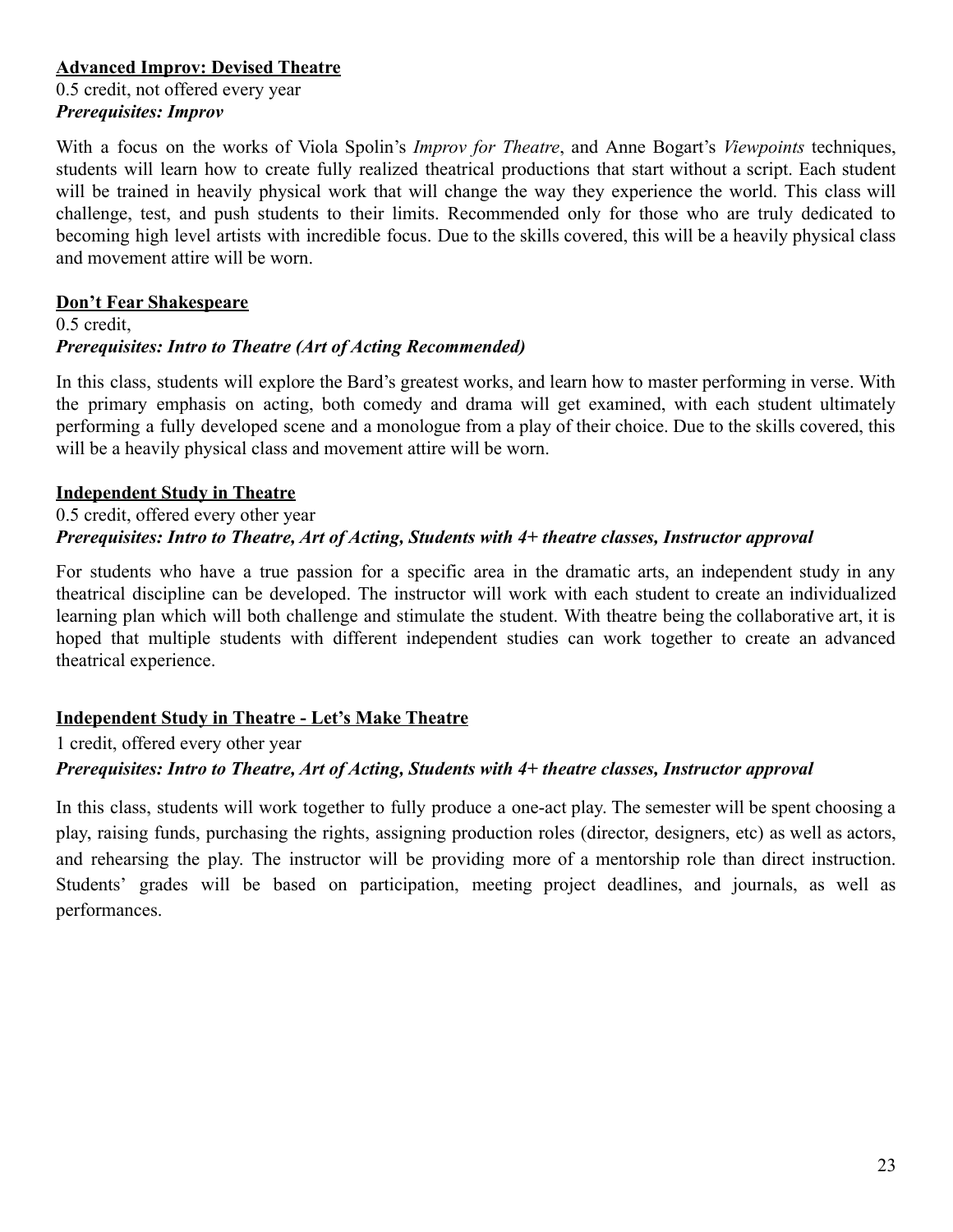## **Visual Arts**

## <span id="page-24-0"></span>**Fundamentals of Art**

0.5 credit *Prerequisites: None*

Students will experiment with various media and techniques used to create a variety of two-dimensional and three-dimensional artworks as they explore the significance and the application of the elements of art and principles of design. These works may be in the form of drawing, painting, printmaking, collage, assemblage, and sculpture. Media may include but is not limited to graphite, charcoal, acrylics, inks, oils, clay, papier-mâché, wire and found objects. Students will develop and refine technical skills as they work toward the development of their own personal artistic style and voice as they consider influencing factors of personal, multi-cultural and historical significance. As students participate in the critique process, they will use visual art vocabulary to analyze and communicate the artistic implications and distinctiveness of their own artwork and that of their peers.

## **Advanced Studio: Personal Voice**

1 credit *Prerequisite: Fundamentals of Art or equivalent as approved by the instructor*

This course will challenge students to develop and express their individual artistic voice through various two dimensional or three-dimensional artworks. Over the course of the semester, students will work towards the development of an overall cohesive theme for the body of work created in this class.

This course will provide the opportunity for focused research, conceptualization, and application in both the student's choice of subject matter and media of interest. Media may include but is not limited to: drawing, painting, ceramics, sculpture, photography, or video. Students will participate in project critiques to aid in the development of personal art making skill and style with a focus on presentation, artist statements, and portfolio development.

## **Ceramics One**

1 credit *Prerequisites: None*

Ceramics one is designed for students who have an interest in working with clay and gives students experiences in making functional as well as sculptural pieces using a variety of techniques.

Students will create ceramic pieces through hand building techniques including pinch, coil, and slab. As students experiment with personal designs, they will explore historical and cultural connections, work individually and collaboratively and reflect on artistic outcomes through the critique of their own work as well as that of their peers.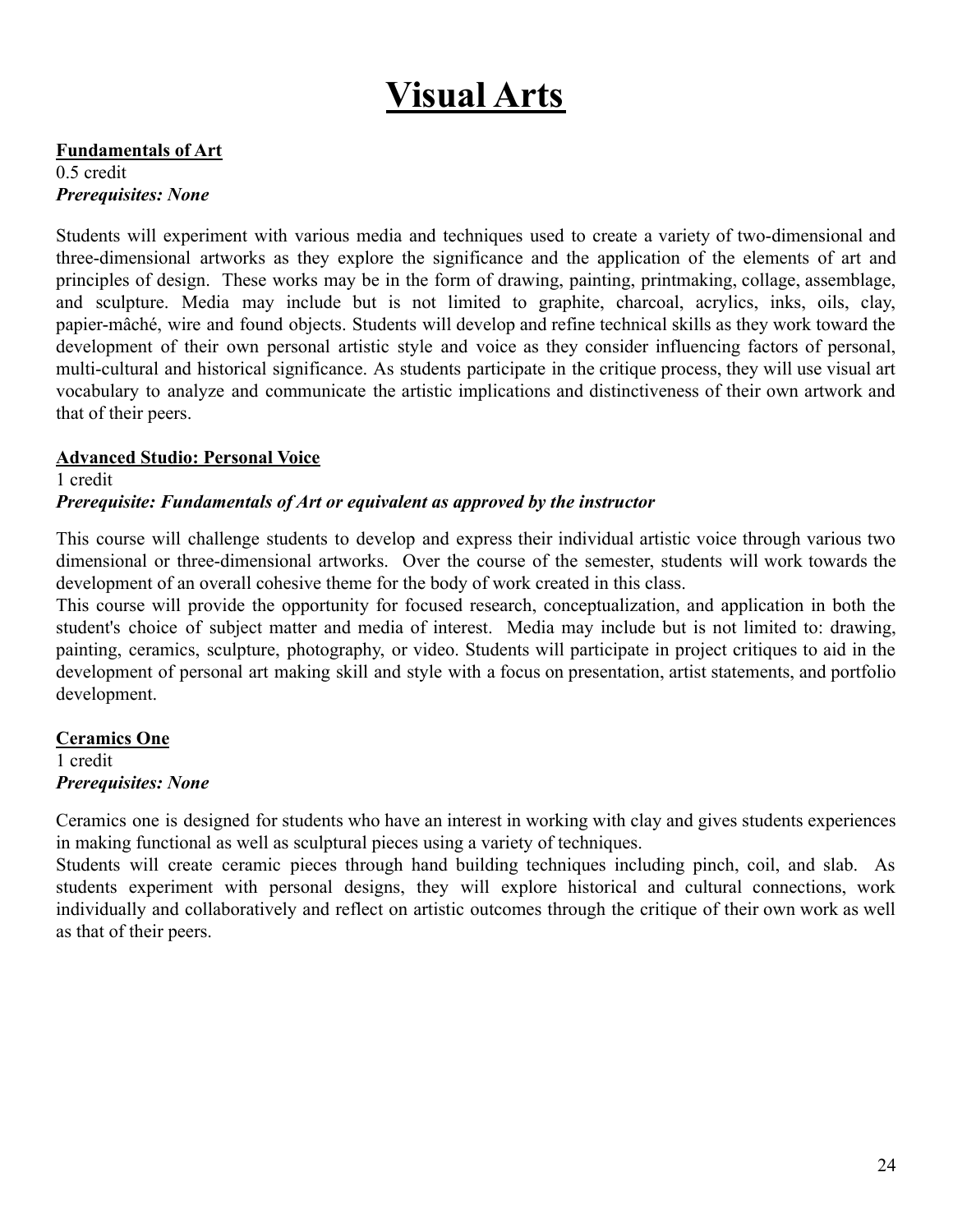## **Ceramics Two** 1 credit *Prerequisite: Ceramics One or equivalent as approved by instructor*

Ceramics two is an advanced studio course designed to expand upon the skills and ideas gained in ceramics one. Students will explore a variety of ceramic techniques designed to refine hand building skills and experiment with wheel throwing skills through the exploration of more complex and conceptual forms.

As in ceramics one, students will experiment with personal designs, work individually and collaboratively and reflect on artistic outcomes through the critique of their own work as well as that of their peers.

## **House Design**

0.5 credit, not offered every year *Prerequisite: Fundamentals of Art or equivalent as approved by the instructor*

This course will challenge students to explore the elements of art and the principles of design to aid in the development of the creative process. Students will translate two-dimensional architectural plans into three-dimensional form while considering the relationship of design elements and the impact they have on aesthetic quality. Students will be required to employ critical thinking and problem-solving skills as they visualize and construct a ¼ inch scale model of a home from their individual design schemes. As students examine the interconnectedness of the arts throughout social and cultural perspectives, they will gain an enriched artistic understanding and visual awareness.

## **Art History: Impressionism through Contemporary Art**

0.5 credit, not offered every year **Prerequisites: None**

An introduction to international developments in modern and contemporary art from the 1860's to the present This course provides students with a knowledge base to understand the visual arts as related to Modern and Contemporary Art. Discussion is centered on world art of the twentieth century, including Modernism to Postmodernism.Students explore the forms, meanings, and purposes of art in this introductory course. Consideration is given to various media, techniques, styles, and content within historical and cultural contexts.

## **Drawing & Painting**

1 credit *Prerequisites: Fundamentals of Art and Advanced Studio: Personal Voice*

Students will demonstrate proficiency in the conceptual development of content in drawing and painting to create self-directed or collaborative 2-D artwork suitable for inclusion in a portfolio. Students will produce works that show evidence of developing craftsmanship and quality in composition through the consideration and application of the elements of art and principles of design. Through the critique process, students will evaluate and respond to their own work and that of their peers with the goal of refining and improving their artistic skills. As students engage in a focused investigation of traditional techniques, historical and cultural models, and individual expressive goals, they will begin to develop their individual and personal artistic style.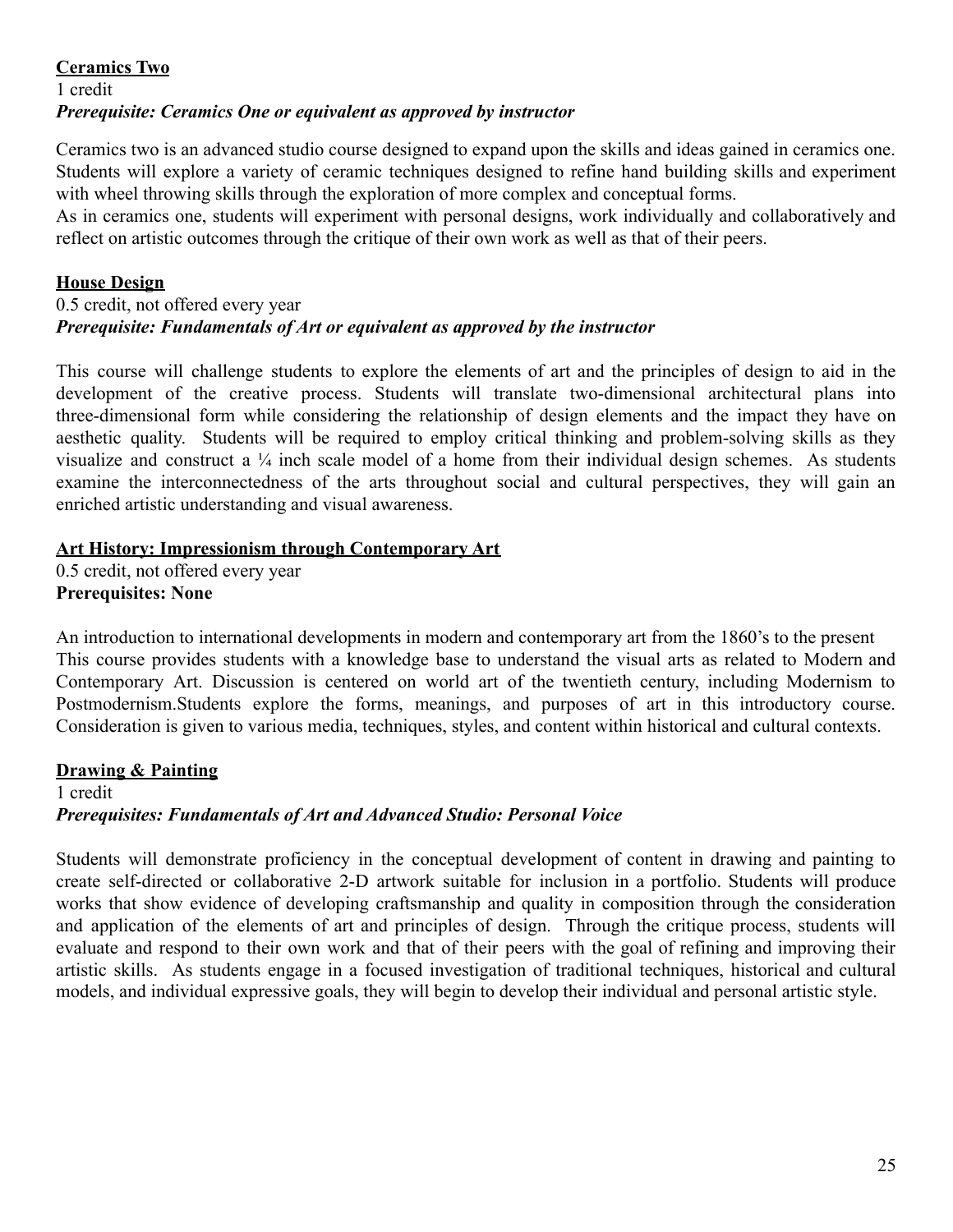#### **Introduction to Sculpture** 1 credit *Prerequisites: Fundamentals of Art*

A beginning sculpture course that encourages exploration of three-dimensional form using a variety of materials, methods and techniques. Concentration is given to historical, cultural and aesthetic contexts that influence sculpture as an art form with an emphasis on the cultivation of individual creative expression. Lessons are designed to initiate creative development aimed at gaining a fluency in the composition, observation, and analysis of sculptural form.

A broad range of both traditional and non-traditional materials will be used throughout the course that may include: wood, metal, plaster, clay and found objects; some of which may be the responsibility of the student to acquire.

## **Digital Art** 0.5 credit *Prerequisites: Fundamentals of Art or equivalent approved by instructor*

This semester long course introduces students to contemporary media as an extension of the creative process. Students will explore the application of the elements of art and principles of design while using various technology platforms as media in artmaking. Through lecture, research and assigned projects, students will consider cultural and historical implications on various art movements and compare this understanding with contemporary art influences. They will synthesize this understanding into their own artmaking opportunities using technology as a vehicle to bridge the gap between old and new methods. The course culminates into a survey of professional career opportunities for digital artmaking.

## **Portfolio Design & Presentation**

0.5 credit, not offered every year *Prerequisite: Advanced Studio: Personal Voice or equivalent as approved by the instructor*

This course provides students with an opportunity to construct both a digital and a physical portfolio that showcases their success and growth as artists. Students will explore methods to select, arrange and display examples of their artwork that demonstrate an understanding and execution of the elements of art and principles of design.

<span id="page-26-0"></span>Attention is given toward preparation for a portfolio review for college and/or employment opportunities.

# **Applied Arts**

## **Sewing Courses**

**Introduction to Sewing** *(previously names Sewing)* 0.5 credit, elective *Prerequisite: None*

In Introduction to Sewing, students will learn the basics of sewing, from hand to machine, including various stitches and seam finishes. Students will build a solid sewing foundation and will complete at least 10 sewing projects. Students will build the knowledge and the confidence needed to continue a study in sewing.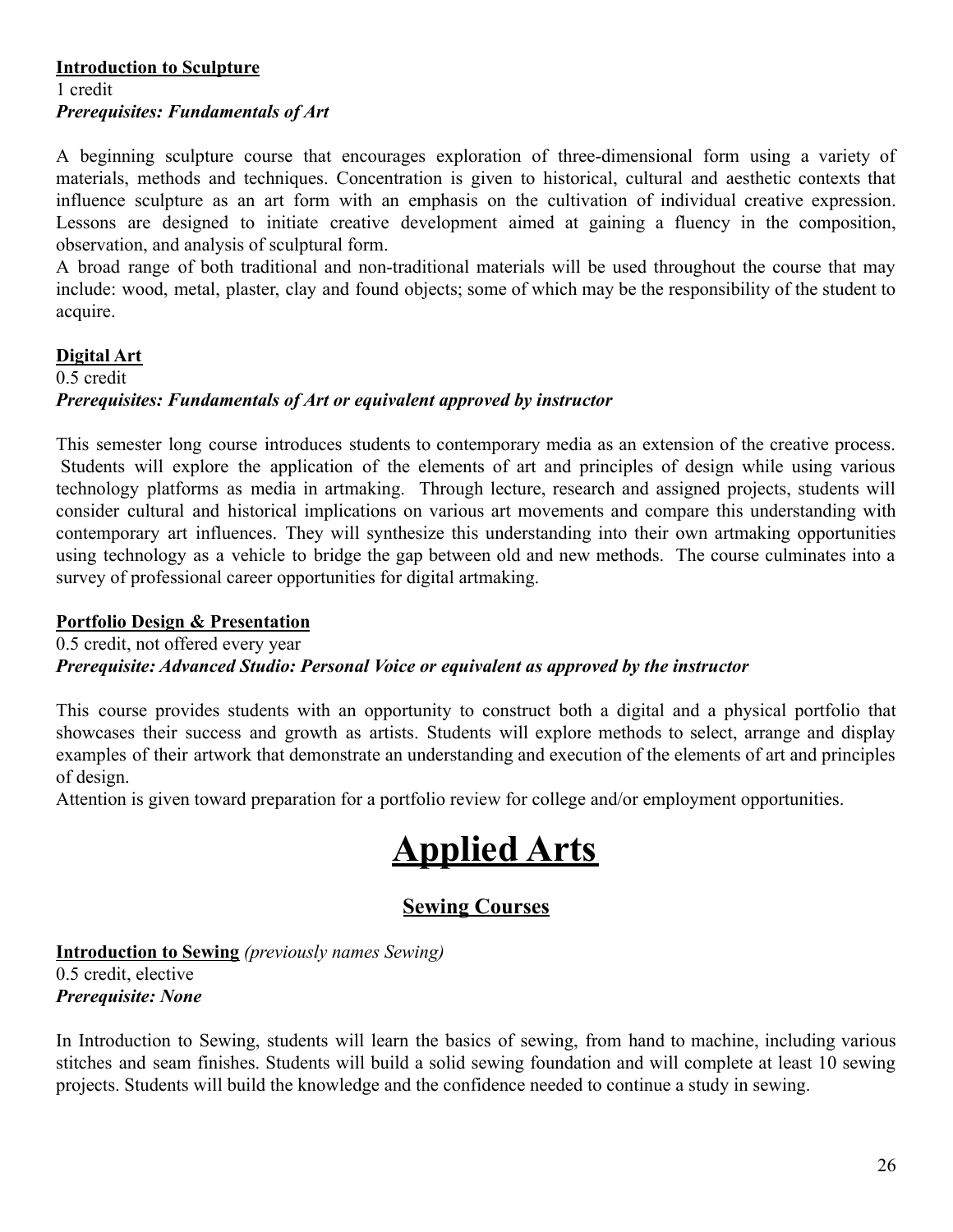## **Fabric Crafting** 0.5 credit, elective *Prerequisite: None*

In Fabric Crafting, students will explore hand stitching, clothing embellishment, embroidery and more. The class will be different every time based on class interests and abilities. Students may be asked to bring in old cloths to practice their newfound skills on.

## **Intermediate Sewing** *(previously named Advanced Sewing)*

0.5 credit, elective *Prerequisite: Introduction to Sewing*

In Intermediate Sewing, students will build on the skills learned in the Introduction to Sewing class. The projects completed in this class will be more complex and will take longer to complete. Students will leave this class knowing how to make aprons, tote bags, quilts, and more.

## **Garment Making, Costuming, & Accessories**

1.0 credit, elective (not offered every year) *Prerequisite: Introduction to Sewing, Recommendation: Intermediate or Advanced Sewing* 

In Garment Making, Costuming, & Accessories, students will build on the skills learned in the Introduction to Sewing class. Students will learn how to read a garment pattern, how to ensure the use of the right materials for the job, and a basic knowledge of how to create garments, such as shirts, pants and skirts from scratch. Students enrolled in this course will work with the Theater Department on required costumes for upcoming shows.

## **Modern Quilting & Applique**

0.5 credit, elective (not offered every year) *Prerequisite: Introduction to Sewing and teacher approval*

In Modern Quilting & Applique, students will build on the skills learned in the Introduction to Sewing class. Students will learn how to create a variety of different quilting blocks and techniques, how to ensure the use of the right materials for the job, and a basic knowledge of how to create beautiful quilts from scratch.

## **Advanced Sewing Studio**

0.5 credit, elective (not offered every year) *Prerequisite: Introduction to Sewing, Intermediate or Advanced Sewing, and teacher approval*

Advanced Sewing Studio is for the driven, independent sewing student that has fully explored the existing sewing curriculum and wishes to continue to expand their knowledge base. Students will create projects of their own choice and sew at their own pace. Students must apply to the sewing instructor for entrance. Acceptance will center around the student's performance in past sewing classes, demonstration of skill, enthusiasm, ability to self motivate, and work well independently.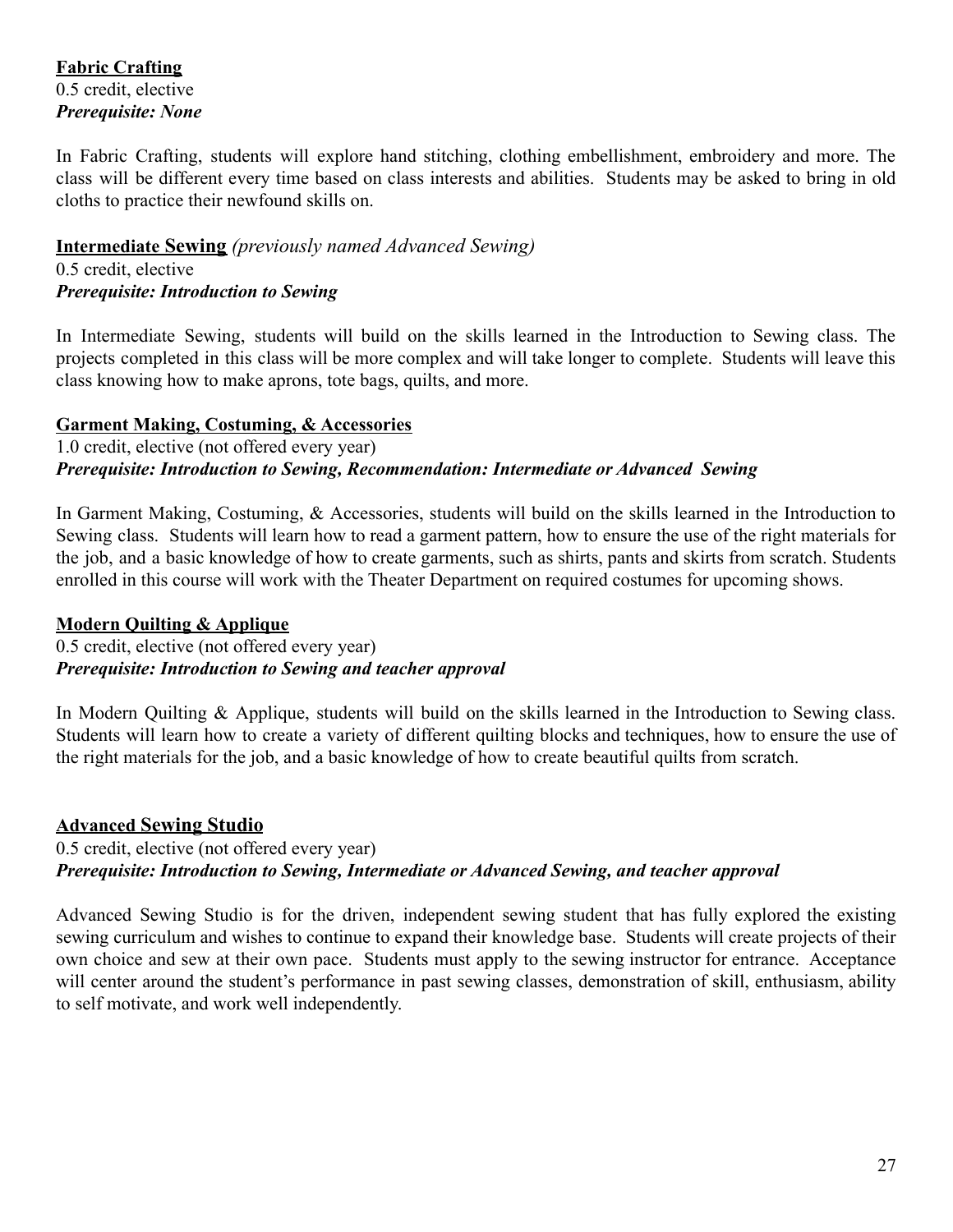## **Photography & Design Courses**

#### **Introduction to Digital Photography**

0.5 credit, elective *Prerequisite: None,*

This course uses a dSLR camera to build basic skills in students who have an interest in photography, but no prior experience. Using a combination of lecture, demonstration, and hands-on exercises, this course will explore the basic photographic techniques and artistic concerns involved in making photographs. These include camera handling, composition, effective use of light, file management, and developing a photographic vision. Students also learn to examine images critically through weekly critiques. If a student owns a dSLR, they are welcome to bring their own.

## **Digital Photo Editing**

#### 0.5 credit, elective (not offered every year) *Prerequisite: Introduction to Digital Photography, Any type of Camera*

This course introduces students to the importance of a digital photography workflow. Many aspects of the software will be discussed, including required hardware, image capture, file formats, color space, and output management. The class includes detailed demonstrations, hands-on exercises, and constructive critiques to assist in developing the necessary skills for a complete digital photography workflow, as well as techniques for photo editing and retouching.

#### **Intermediate Digital Photography**

0.5 credit, elective *Prerequisite: Introduction to Digital Photography*

This intermediate level course is designed to expand the knowledge and abilities of motivated students who have completed Introduction to Digital Photography. Basic photographic and post-processing skills learned will be refined as students work to develop a personal photographic vision, expand their existing portfolio, and refine their niche.

## **Lighting and Portraiture**

## 0.5 credit, elective (not offered every year) *Prerequisite: Introduction to Digital Photography & Intermediate Digital Photography*

In this advanced level photography course, students will build on knowledge from previous classes to help capture different styles of portraiture. Students will also learn about important posing techniques for successful portraits. This course introduces a range of techniques including studio and lifestyle portraiture. Through studio and location shoots, students will begin to understand the creative approaches necessary for taking great portraits. Students will direct and photograph models while exploring portrait composition, posing techniques and lighting set-ups. Classes will also include an examination and discussion of the masters in the field of portrait photography, as well as critiques of student work.